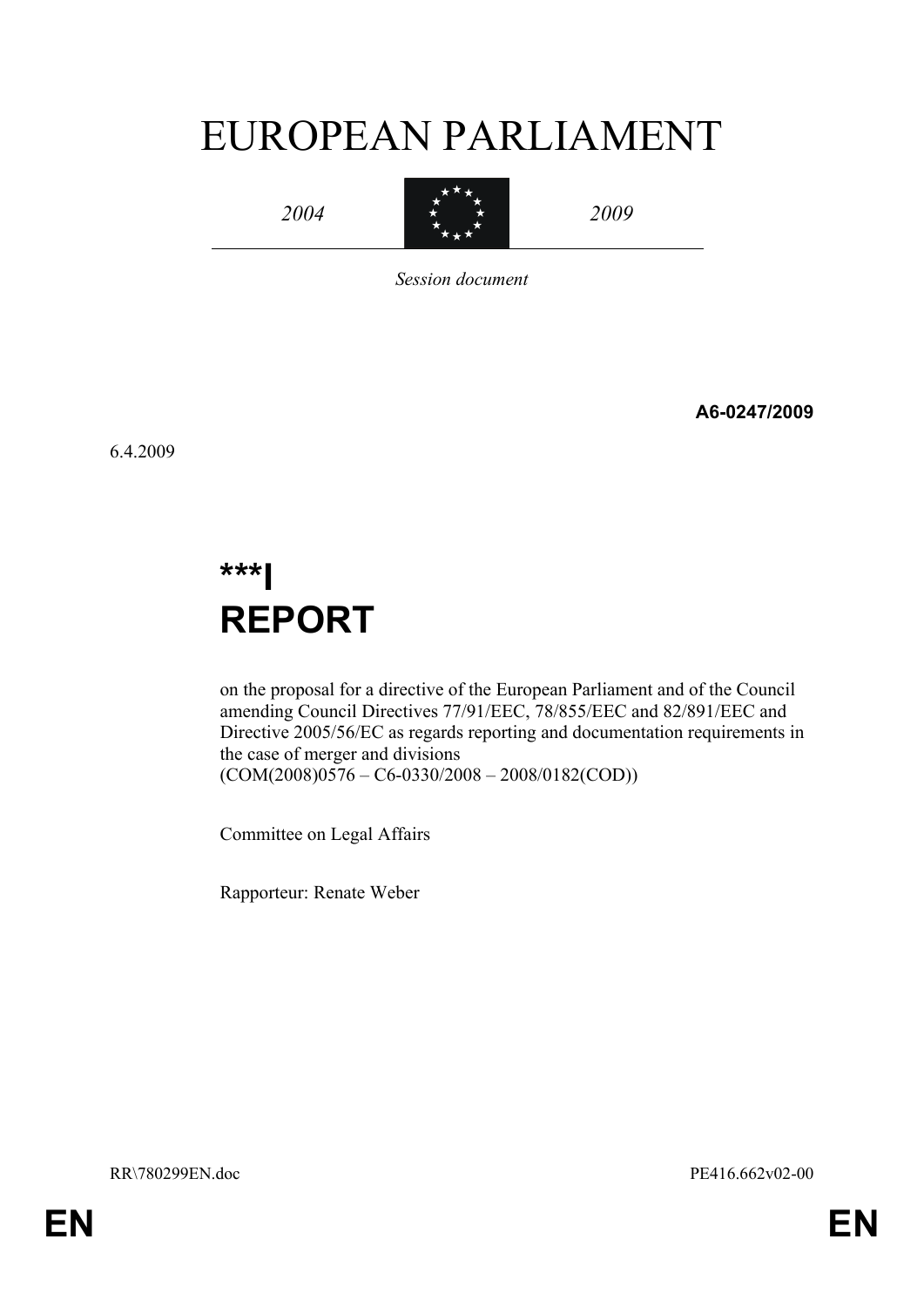| *                  | Consultation procedure                                            |
|--------------------|-------------------------------------------------------------------|
|                    | majority of the votes cast                                        |
| **[                | Cooperation procedure (first reading)                             |
|                    | majority of the votes cast                                        |
| $**$ II            | Cooperation procedure (second reading)                            |
|                    | majority of the votes cast, to approve the common position        |
|                    | majority of Parliament's component Members, to reject or amend    |
|                    | the common position                                               |
| ***                | Assent procedure                                                  |
|                    | majority of Parliament's component Members except in cases        |
|                    | covered by Articles 105, 107, 161 and 300 of the EC Treaty and    |
|                    | Article 7 of the EU Treaty                                        |
| $***$ <sup>1</sup> | Codecision procedure (first reading)                              |
|                    | majority of the votes cast                                        |
| $***$ II           | Codecision procedure (second reading)                             |
|                    | majority of the votes cast, to approve the common position        |
|                    | majority of Parliament's component Members, to reject or amend    |
|                    | the common position                                               |
| $***III$           | Codecision procedure (third reading)                              |
|                    | majority of the votes cast, to approve the joint text             |
|                    |                                                                   |
|                    | (The type of procedure depends on the legal basis proposed by the |
| Commission.)       |                                                                   |
|                    |                                                                   |
|                    |                                                                   |

### *Amendments to a legislative text*

In amendments by Parliament, amended text is highlighted in *bold italics***.** In the case of amending acts, passages in an existing provision that the Commission has left unchanged, but that Parliament wishes to amend, are highlighted in **bold**. Any deletions that Parliament wishes to make in passages of this kind are indicated thus: [...]. Highlighting in *normal italics* is an indication for the relevant departments showing parts of the legislative text for which a correction is proposed, to assist preparation of the final text (for instance, obvious errors or omissions in a given language version). Suggested corrections of this kind are subject to the agreement of the departments concerned.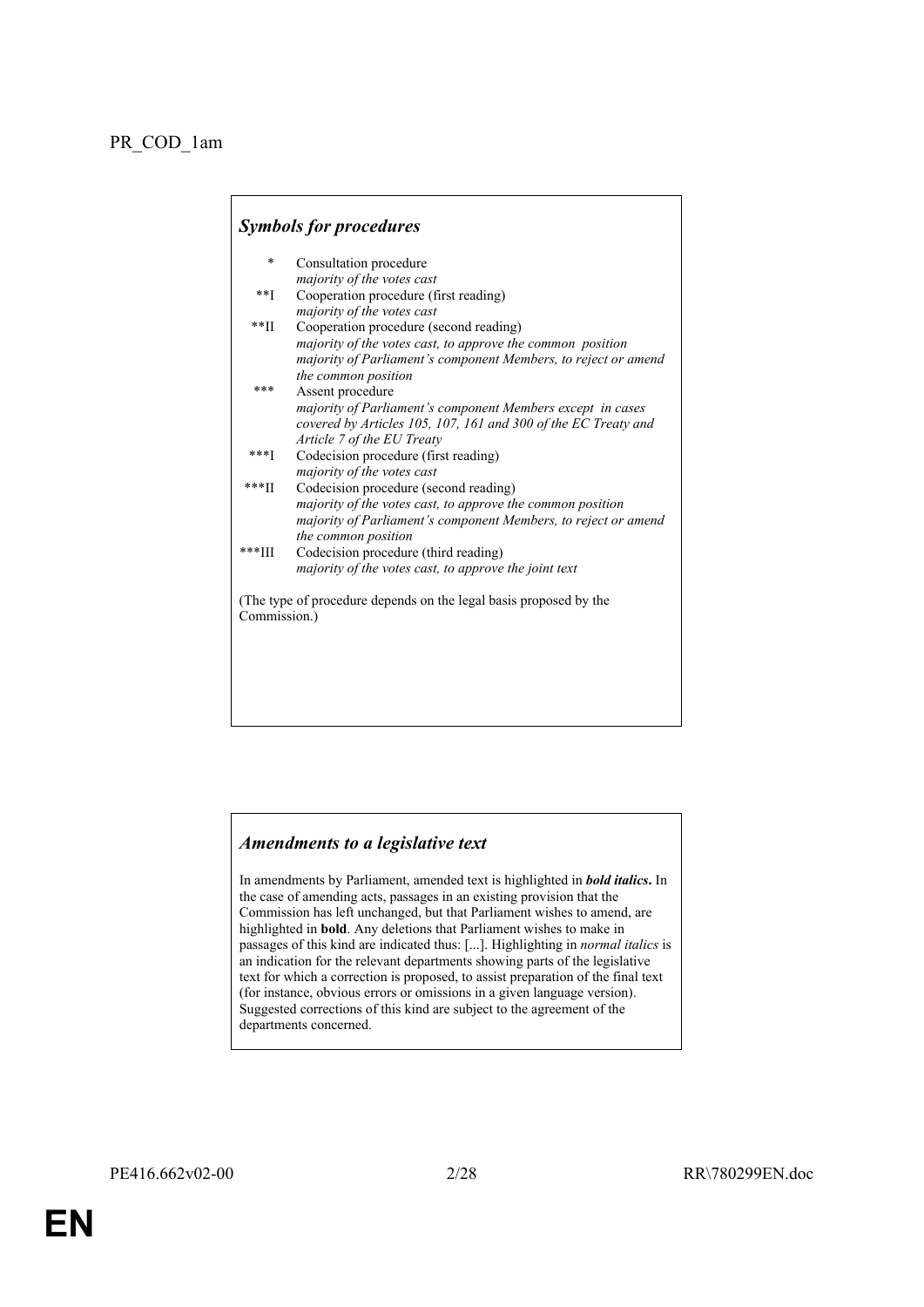# **CONTENTS**

|                                                             | Page |
|-------------------------------------------------------------|------|
|                                                             |      |
|                                                             |      |
| OPINION OF THE COMMITTEE ON ECONOMIC AND MONETARY AFFAIRS20 |      |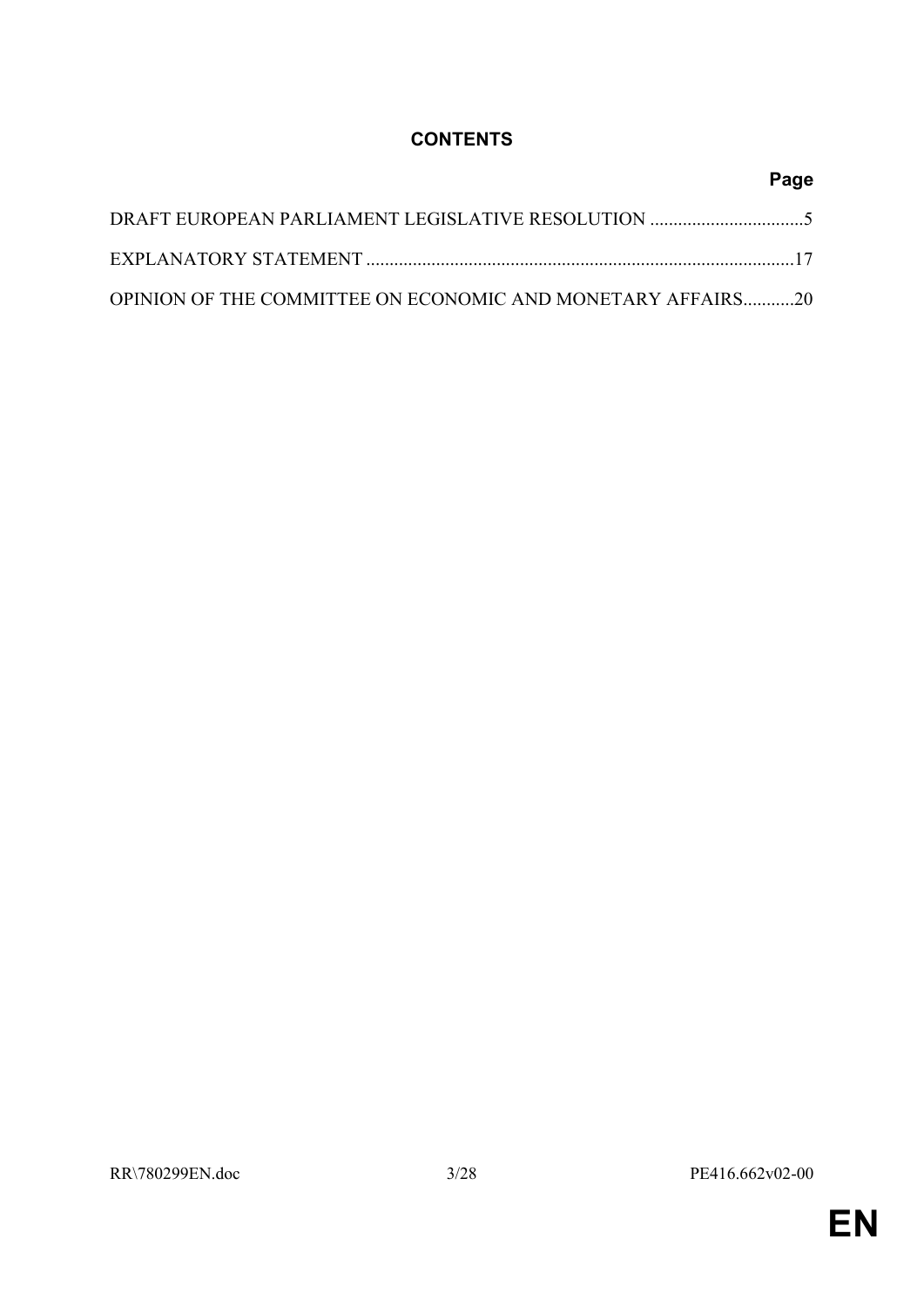PE416.662v02-00 4/28 RR\780299EN.doc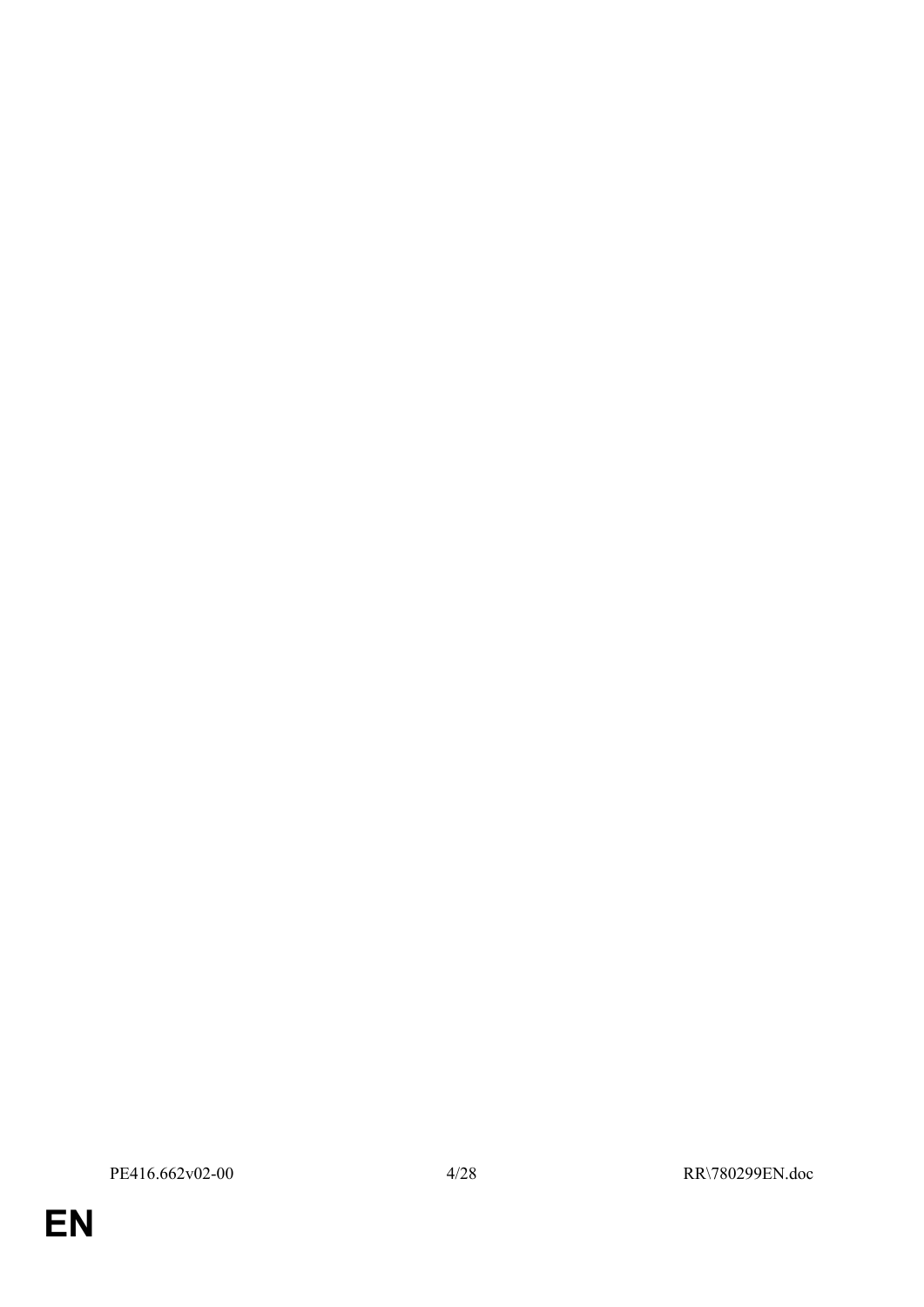# <span id="page-4-0"></span>**DRAFT EUROPEAN PARLIAMENT LEGISLATIVE RESOLUTION**

**on the proposal for a directive of the European Parliament and of the Council amending Council Directives 77/91/EEC, 78/855/EEC and 82/891/EEC and Directive 2005/56/EC as regards reporting and documentation requirements in the case of merger and divisions**

**(COM(2008)0576 – C6-0330/2008 – 2008/0182(COD))**

# **(Codecision procedure: first reading)**

*The European Parliament*,

- having regard to the Commission proposal to the European Parliament and the Council (COM(2008)0576),
- having regard to Article 251(2) and Article 44(2) of the EC Treaty, pursuant to which the Commission submitted the proposal to Parliament (C6-0330/2008),
- having regard to Rule 51 of its Rules of Procedure,
- having regard to the report of the Committee on Legal Affairs and the opinion of the Committee on Economic and Monetary Affairs (A6-0247/2009),
- 1. Approves the Commission proposal as amended;
- 2. Calls on the Commission to refer the matter to Parliament again if it intends to amend the proposal substantially or replace it with another text;
- 3. Instructs its President to forward its position to the Council and the Commission.

# **Amendment 1**

# **Proposal for a directive – amending act Citation 1**

*Text proposed by the Commission Amendment*

Having regard to the Treaty establishing the European Community, and in particular Article 44(2) thereof,

Having regard to the Treaty establishing the European Community, and in particular Article 44(2)*, point (g)* thereof,

# *Justification*

*The legal basis should be Article 44(2)(g) of the TEC (see also: Directive 2007/63/EC).*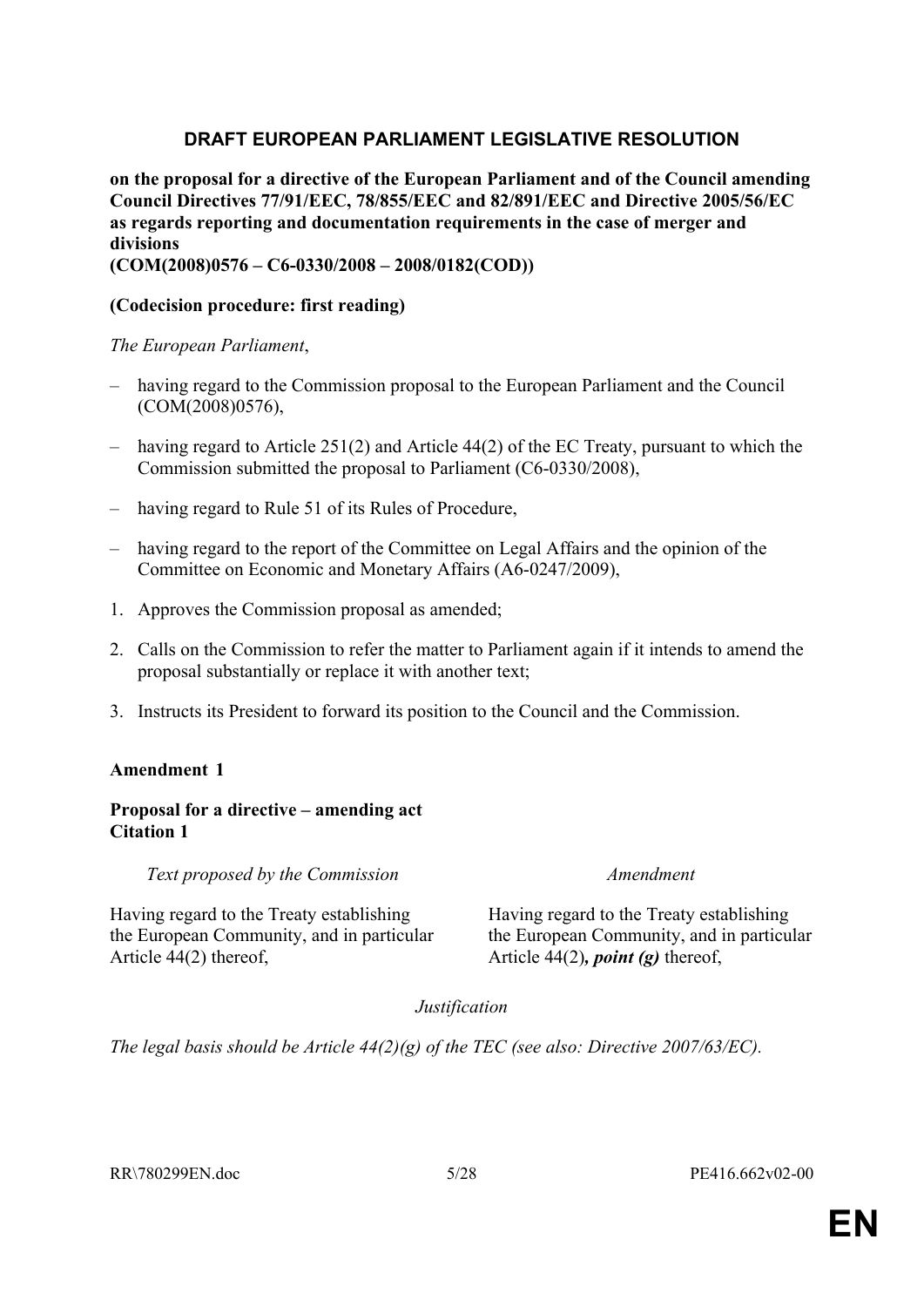# **Amendment 2**

# **Proposal for a directive – amending act Recital 5 a (new)**

*Text proposed by the Commission Amendment*

*(5a) Disclosure requirements concerning draft terms of merger in cross-border mergers under Directive 2005/56/EC should be similar to those applicable to domestic mergers and divisions under Directives 78/855/EEC and 82/891/EEC.*

*Justification*

*Explanation of amendment to Directive 2005/56/EC.*

# **Amendment 3**

# **Proposal for a directive – amending act Recital 6**

# *Text proposed by the Commission Amendment*

(6) An independent expert report as provided for under Directive 77/91/EEC is often not needed where an expert report has to be drawn up also under the rules of Directive 78/855/EEC and the Sixth Council Directive 82/891/EEC of 17 December 1982 based on Article 54 (3) (g) of the Treaty, concerning the division of public limited liability companies. Member States should therefore have the possibility to dispense companies from the reporting requirement under the Second Directive in these cases or to provide that both reports may be established by the same expert.

(6) An independent expert report as provided for under Directive 77/91/EEC is often not needed where an expert report has to be drawn up also under the rules of Directive 78/855/EEC and the Sixth Council Directive 82/891/EEC of 17 December 1982 based on Article 54 (3) (g) of the Treaty, concerning the division of public limited liability companies. Member States should therefore have the possibility to dispense companies from the reporting requirement under the Second Directive in these cases or to provide that both reports may be established by the same expert. *Any modification should be without prejudice to the systems of protection of the interests of creditors of the companies involved as well as to any rules aimed at ensuring the provision of information to the employees of the companies involved.*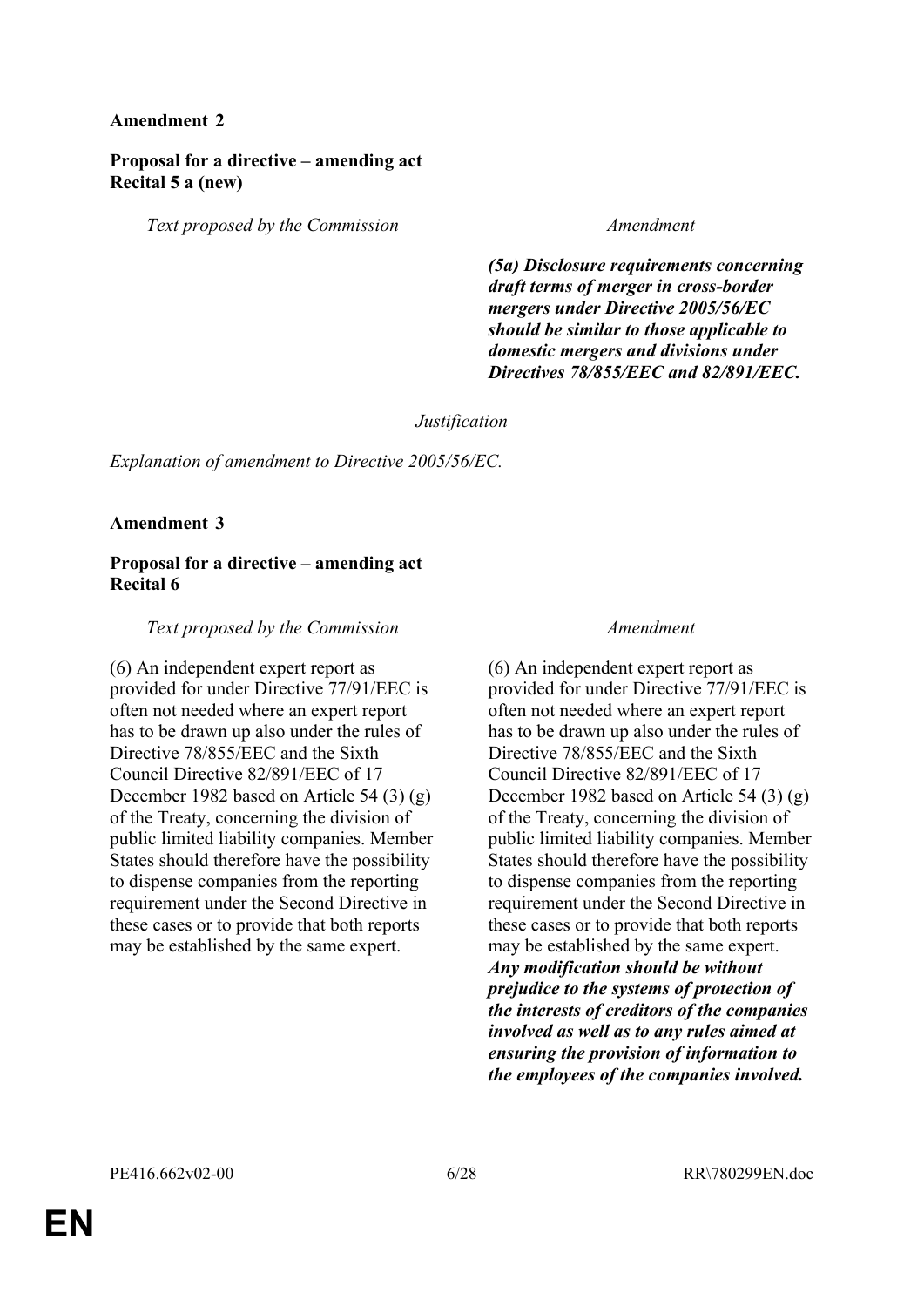### **Amendment 4**

**Proposal for a directive – amending act Article 1 – point 2** Directive 78/855/EEC Article 6

*Text proposed by the Commission Amendment*

In Article 6, the following *paragraph is*  added:

Such publication shall not be required from a company if, for a continuous period beginning *not later than* one month before the day fixed for the general meeting, it makes available the draft terms of merger on its *own or on any other* Internet site. Where a company makes use of this possibility it shall publish a reference that gives access to that Internet site on the central electronic platform referred to in Article 3(4) of Directive 68/151/EEC. That reference shall include the date of the publication of the draft terms of merger on the Internet site."

In Article 6, the following *paragraphs shall be* added:

*"*Such publication shall not be required from a company if, for a continuous period beginning *at least* one month before the day fixed for the general meeting *which is to decide on the draft terms of merger*, it makes available the draft terms of *such* merger on its *own* Internet site *in full or by way of reference or hyperlink or, if it has no Internet site of its own, on any other Internet site*. Where a company makes use of this possibility it shall publish a reference that gives access to that Internet site on the central electronic platform referred to in Article 3(4) of Directive 68/151/EEC. That reference shall include the date of the publication of the draft terms of merger on the Internet site.

*Member States may however require that draft terms of mergers and/or of a reference giving access to the Internet site be published in any other form of publication existing in the Member States, provided that it is well defined and based on objective conditions, particularly in the interests of legal certainty and information security and having regard to the availability of access to the Internet and Member States' practice*.

*Member States may determine the consequences of temporary disruption of access to the Internet site and temporary disruption of the central electronic platform, caused by technical or other factors.*

*Access to the Internet site via the central*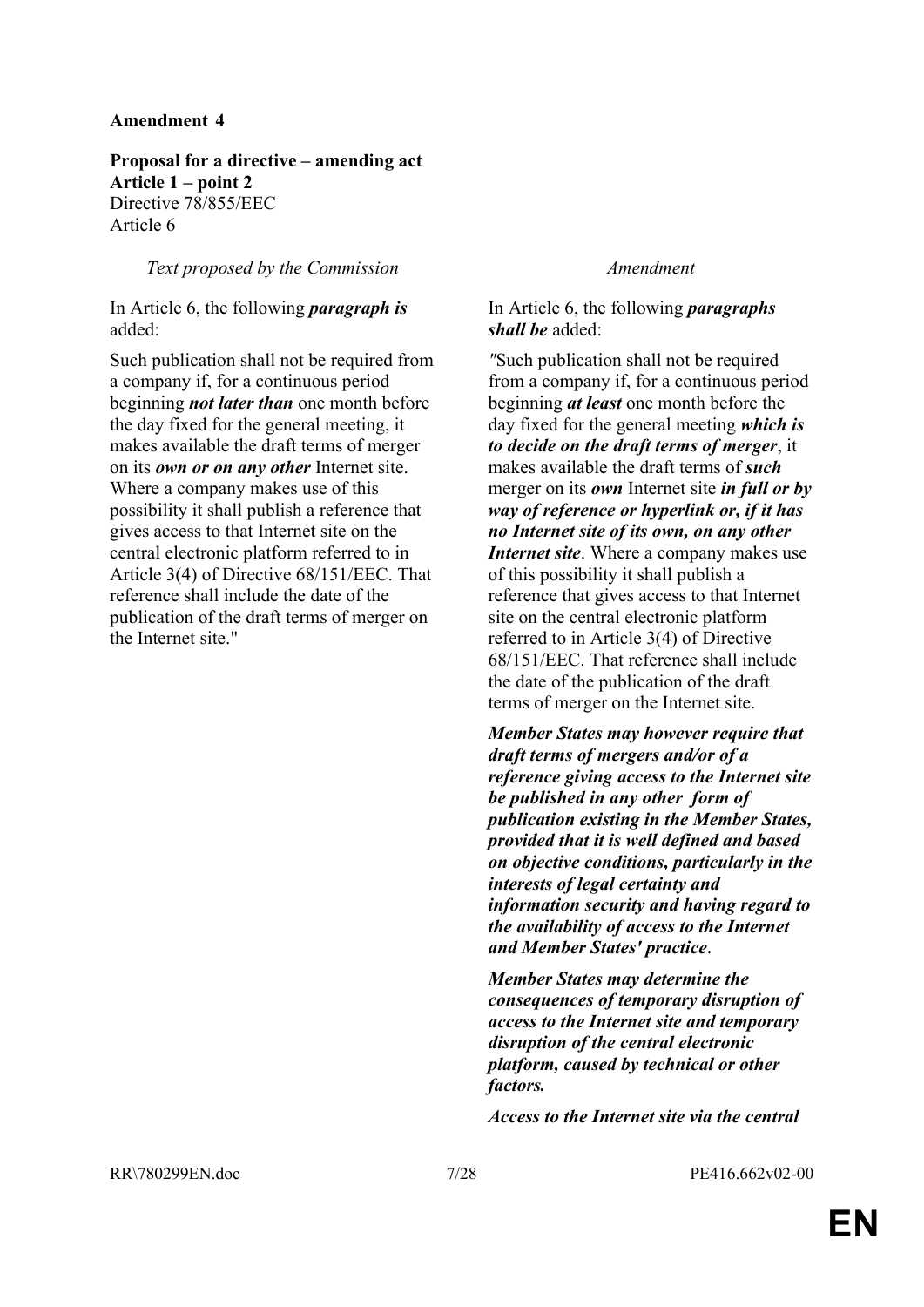*electronic platform shall be free of charge.*"

**Amendment 5**

**Proposal for a directive – amending act Article 1 – point 5 – point b** Directive 78/855/EEC Paragraph 3

*Text proposed by the Commission Amendment*

"Where a shareholder has consented to the use, by the company, of electronic means for conveying information, copies may be provided by electronic mail."

"Where a shareholder has consented to the use, by the company, of electronic means for conveying information, copies may be provided by electronic mail. *However, paper copies shall be provided at the shareholder's request.*"

# *Justification*

*It should be made clear that the shareholder has a possibility to choose whether he wants to obtain electronic or paper copies of documents that are often lengthy and burdensome to print or use in electronic version only.*

# **Amendment 6**

**Proposal for a directive – amending act Article 1 – point 5 (c)** Directive 78/855/EEC Paragraph 4

*Text proposed by the Commission Amendment*

"4. A company shall not be required to make the documents referred to in paragraph 1 available at its registered office if, for a continuous period beginning *not later than* one month before the day fixed for the general meeting, it makes them available on its Internet site.

"4. A company shall not be required to make the documents referred to in paragraph 1 available at its registered office if, for a continuous period beginning *at least* one month before the day fixed for the general meeting *which is to decide on the draft terms of merger*, it makes them available on its Internet site. *Where a company avails itself of this possibility,* the Internet site *shall permit the*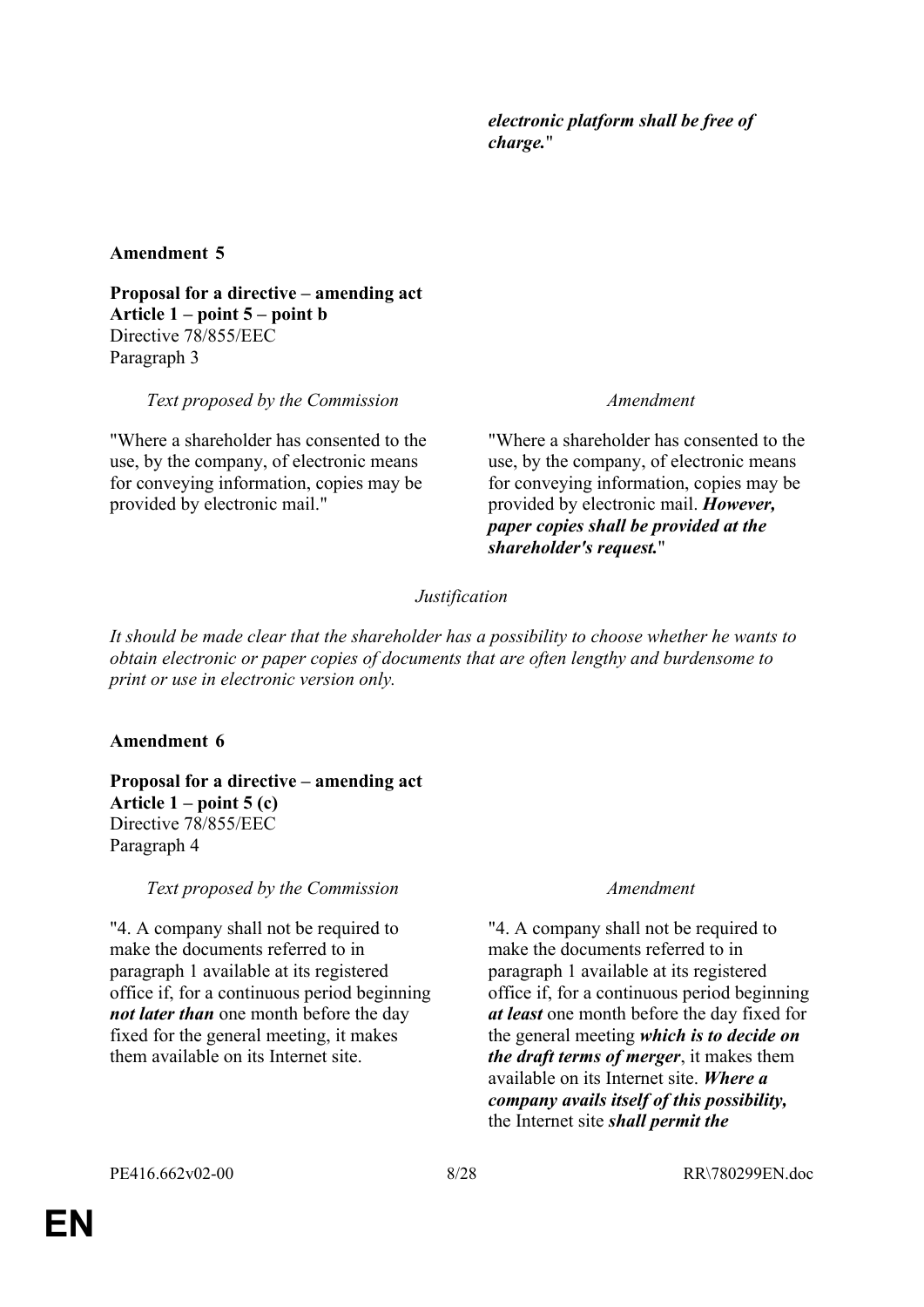*Paragraph 3 shall not apply if* the Internet site *gives shareholders* the possibility to save an electronic copy of *the* documents *referred to in paragraph 1*, throughout the period referred to in *paragraph 1*."

*downloading and saving of* an electronic copy of *those* documents, throughout the period referred to in *this paragraph*.

*Member States may determine the consequences of temporary disruption of access to the Internet site caused by technical or other factors*.

*This paragraph shall be without prejudice to paragraph 3.*"

*Justification*

*This amendment aims at supplementing the original AM 6 in the draft report by adding a provision allowing Member States to provide for the solutions to temporary disruptions to the website.*

### **Amendment 7**

**Proposal for a directive – amending act Article 1 – point 9 – point a** Directive 78/855/EEC Article 25

*Text proposed by the Commission Amendment*

"Member States shall not *require approval of a merger pursuant to Article 24 by the general meeting* if the following conditions are fulfilled:"

"Member States shall not *apply Article 7 to operations referred to in Article 24* if the following conditions are fulfilled:"

#### *Justification*

*The amendment makes it clear that in case of simplified mergers the approval of the general meeting of each of the merging companies should not be required by Member States. In other words, what was currently MS option should become mandatory.*

#### **Amendment 8**

**Proposal for a directive – amending act Article 1 – point 10** Directive 78/855/EEC Articles 26 and 27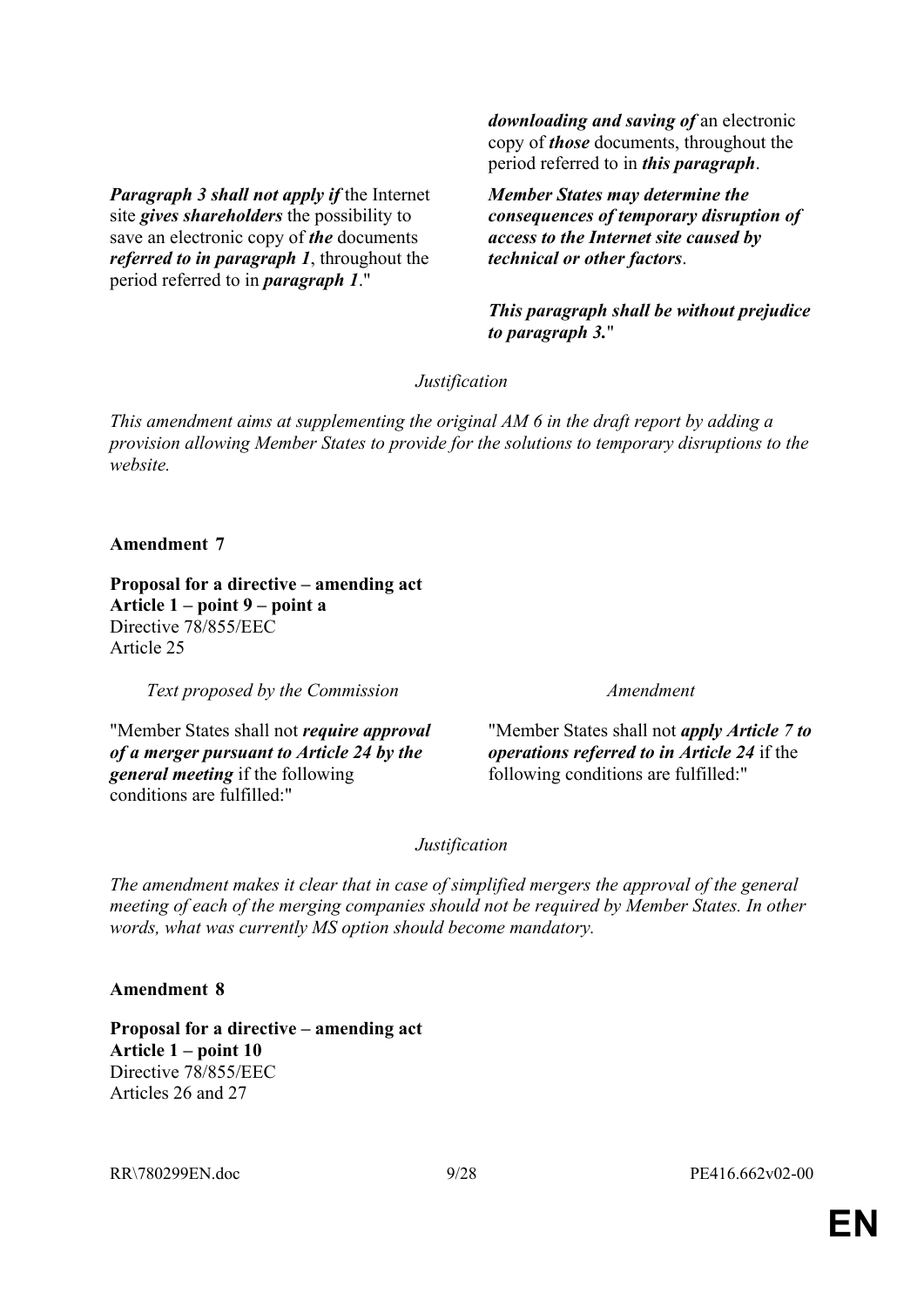10. *Articles 26 and 27* are replaced by the following:

# *Article 26*

*"Articles 24 and 25 shall apply to operations whereby one or more companies are wound up without going into liquidation and transfer all their assets and liabilities to another company, if all the shares and other securities specified in Article 24 of the company or companies being acquired are held by the acquiring company and/or by persons holding those shares and securities in their own names but on behalf of that company.*

# Article 27 Article 27

In cases of merger where one or more companies are acquired by another company which holds 90 % or more, but not all, of the shares and other securities of each of those companies the holding of which confers the right to vote at general meetings, the Member States shall not require approval of the merger by the general meeting of the acquiring company if the conditions set out in Article 8 (a), (b) and (c) are fulfilled."

# **Amendment 9**

**Proposal for a directive – amending act Article 1 – point 12** Directive 78/855/EEC Article 29

*Text proposed by the Commission Amendment*

*12. Article 29 is replaced by the following deleted*

*"Article 29*

*Articles 27 and 28 shall apply to operations whereby one or more* 

10. *Article 27 is* replaced by the following:

In cases of merger where one or more companies are acquired by another company which holds 90 % or more, but not all, of the shares and other securities of each of those companies the holding of which confers the right to vote at general meetings, the Member States shall not require approval of the merger by the general meeting of the acquiring company if the conditions set out in Article 8 (a), (b) and (c) are fulfilled."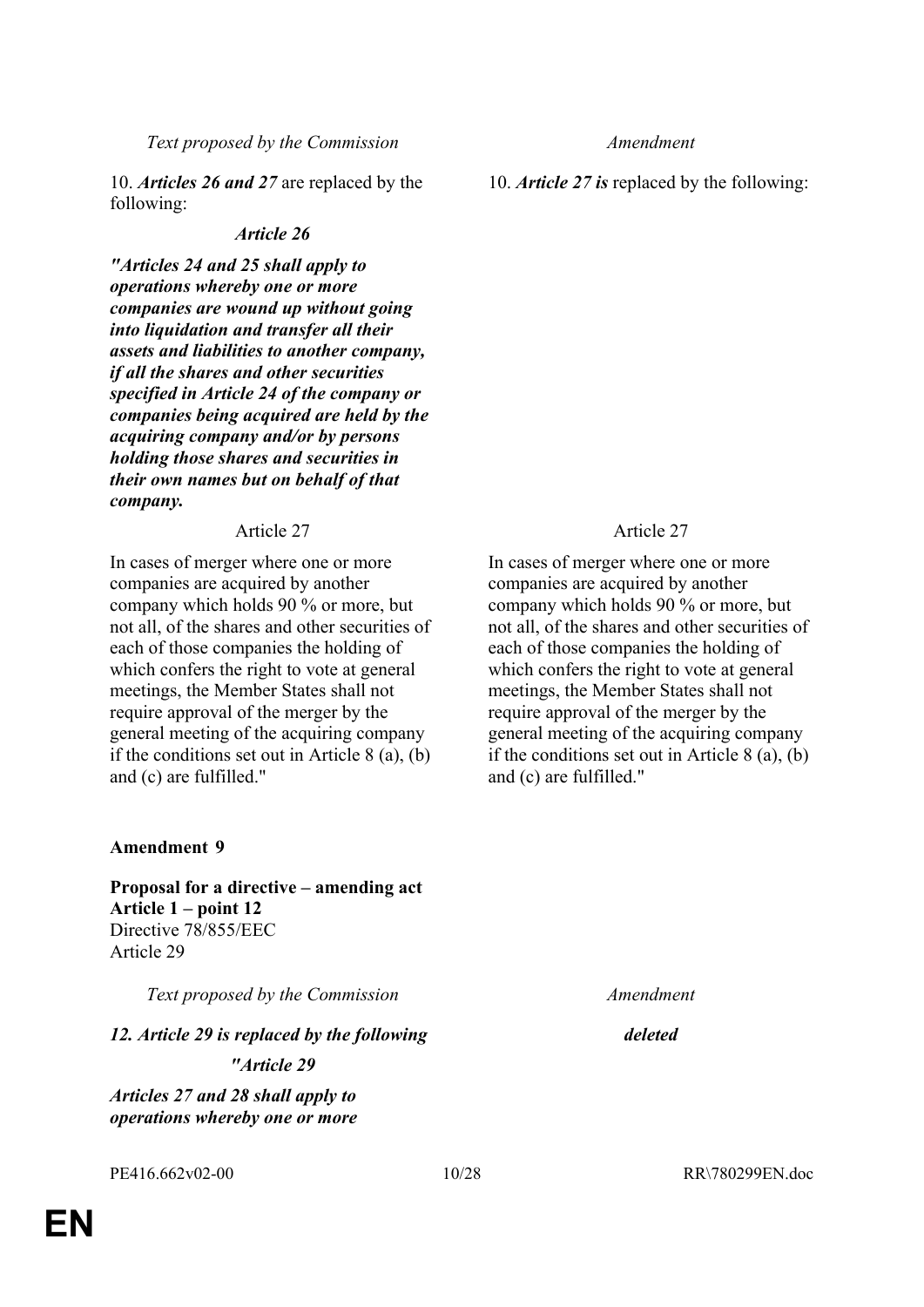*companies are wound up without going into liquidation and transfer all their assets and liabilities to another company, if 90 % or more, but not all, of the shares and other securities referred to in Article 27 of the company or companies being acquired are held by that acquiring company and/or by persons holding those shares and securities in their own names but on behalf of that company."*

#### **Amendment 10**

**Proposal for a directive – amending act Article 2 – point 1** Directive 82/891/EEC Article 4

#### *Text proposed by the Commission Amendment*

In Article 4, the following *paragraph is*  added:

"Such publication shall not be required from a company if, for a continuous period beginning *not later than* one month before the day *fixed for* the general meeting, it makes available the draft terms of division on its *own or on any other* Internet site. Where a company makes use of this possibility it shall publish a reference that gives access to that Internet site on the central electronic platform referred to in Article 3 (4) of Directive 68/151/EEC. That reference shall include the date of the publication of the draft terms of division on the Internet site."

In Article 4, the following *paragraphs shall be* added:

"Such publication shall not be required from a company if, for a continuous period beginning *at least* one month before the day *of* the general meeting *which is to decide on the draft terms of division*, it makes available the draft terms of division on its *own* Internet site *in full or by way of reference or hyperlink or, if it has no Internet site of its own, on any other Internet site*. Where a company makes use of this possibility it shall publish a reference that gives access to that Internet site on the central electronic platform referred to in Article 3 (4) of Directive 68/151/EEC. That reference shall include the date of the publication of the draft terms of division on the Internet site.

*Member States may however require that draft terms of division and/or of a reference giving access to the Internet site be published in any other form of publication existing in the Member States, provided that it is well defined and based on objective conditions, particularly in the*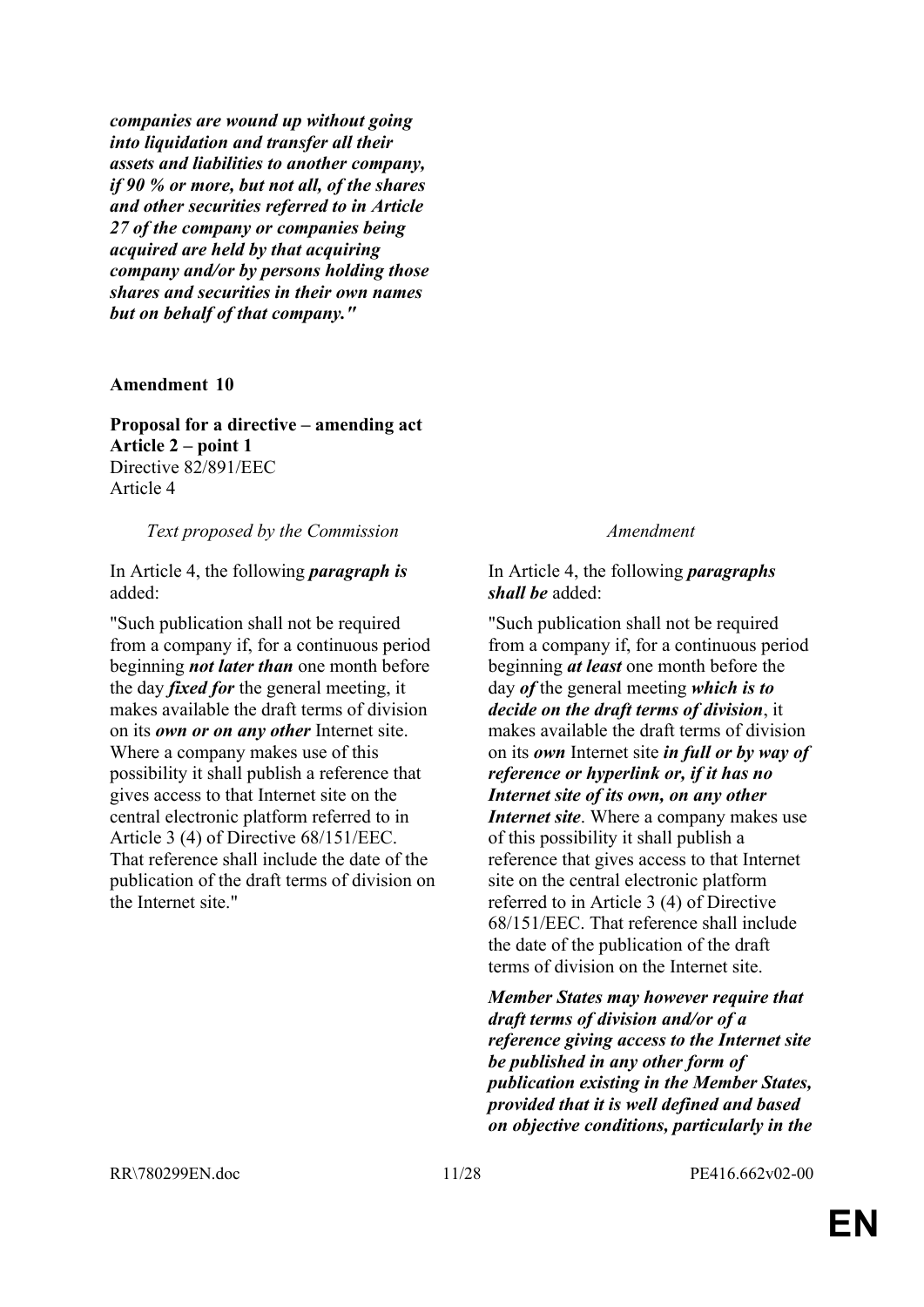*interests of legal certainty and information security and having regard to the availability of access to the Internet and Member States' practice.*

*Member States may determine the consequences of temporary disruption of access to the Internet site and temporary disruption of the central electronic platform, caused by technical or other factors.*

*Access to the Internet site via the central electronic platform shall be free of charge.*"

# **Amendment 11**

**Proposal for a directive – amending act Article 2 – point 5 – point b** Directive 82/891/EEC Paragraph 3

*Text proposed by the Commission Amendment*

"Where a shareholder has consented to the use, by the company, of electronic means for conveying information, *the company may provide the copies* by electronic mail."

"Where a shareholder has consented to the use, by the company, of electronic means for conveying information, *copies may be provided* by electronic mail. *However, paper copies shall be provided at the shareholder's request.*"

### *Justification*

*Consistency with similar amendment concerning Directive 78/855/EEC.*

**Amendment 12**

**Proposal for a directive – amending act Article 2 – point 5 (c)** Directive 82/891/EEC Paragraph 4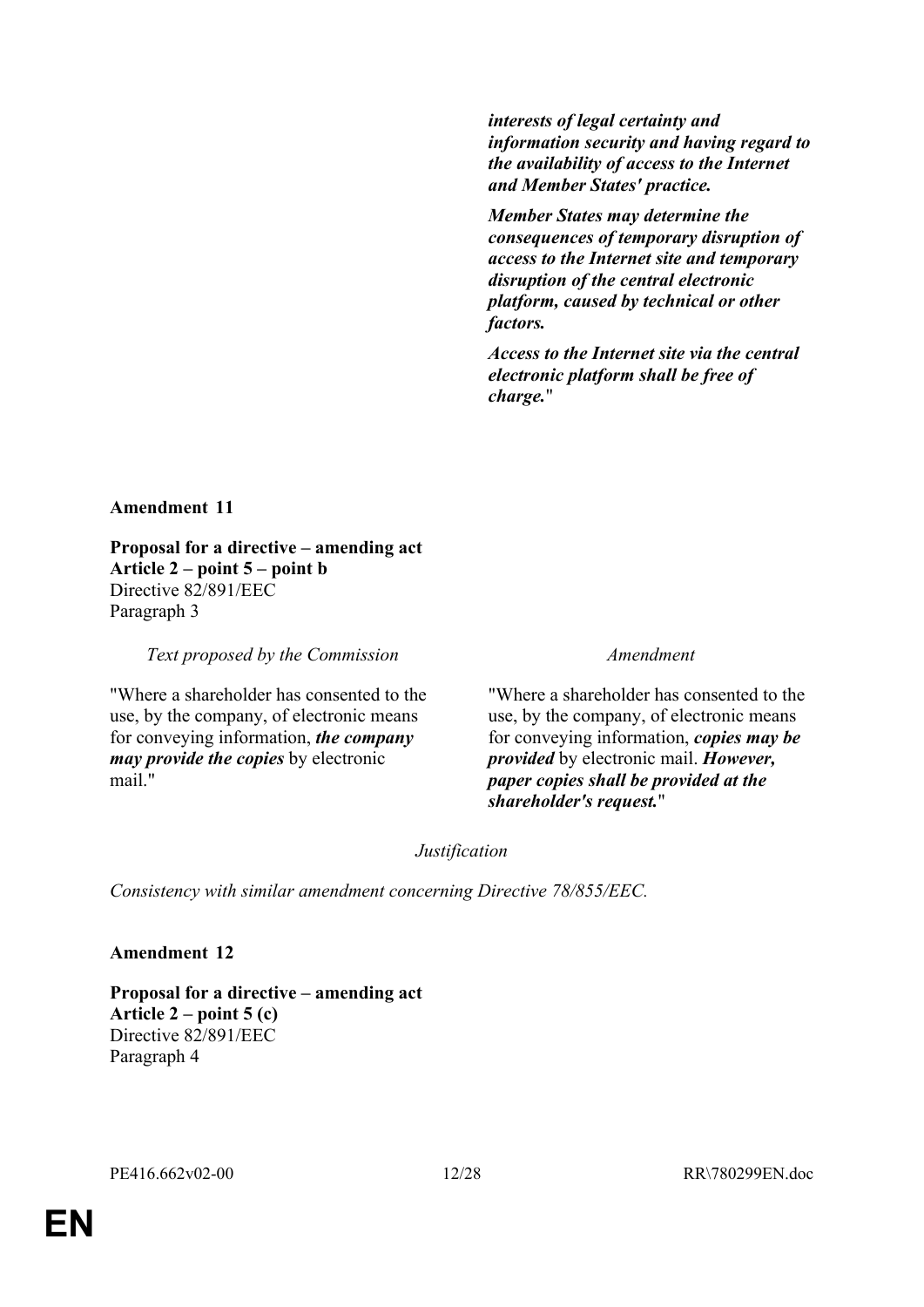# *Text proposed by the Commission Amendment*

"4. A company shall not be required to make the documents referred to in paragraph 1 available at its registered office if, for a continuous period beginning *not later than* one month before the day *fixed for* the general meeting, it makes them available on its Internet site.

*Paragraph 3 shall not apply if* the Internet site *gives shareholders the possibility to save* an electronic copy of *the* documents *referred to in paragraph 1*, throughout the

period referred to in *paragraph 1*."

"4. A company shall not be required to make the documents referred to in paragraph 1 available at its registered office if, for a continuous period beginning *at least* one month before the day *of* the general meeting *which is to decide on the draft terms of division*, it makes them available on its Internet site. *Where a company makes use of this possibility,* the Internet site *shall permit the downloading and saving of* an electronic copy of *those* documents, throughout the period referred to in *this paragraph*.

*Member States may determine the consequences of temporary disruption of access to the Internet site caused by technical or other factors.*

*This paragraph shall be without prejudice to paragraph 3.*"

### *Justification*

*Consistency with similar amendment concerning Directive 78/855/EEC. It also adds a provision allowing Member States to provide for the solutions to temporary disruptions to the website.*

# **Amendment 13**

**Proposal for a directive – amending act Article 3 – point 1** Directive 2005/56/EC Article 6 – paragraph 1

*Text proposed by the Commission Amendment*

In Article  $6(1)$ , the following *subparagraph is* added:

"A publication in accordance with the first subparagraph shall not be required from a company if, for a continuous period beginning *not later than* one month before the day *fixed for* the general meeting, the

### In Article  $6(1)$ , the following *subparagraphs shall be* added:

"A publication in accordance with the first subparagraph shall not be required from a company if, for a continuous period beginning *at least* one month before the day *of* the general meeting *which is to* 

RR\780299EN.doc 13/28 PE416.662v02-00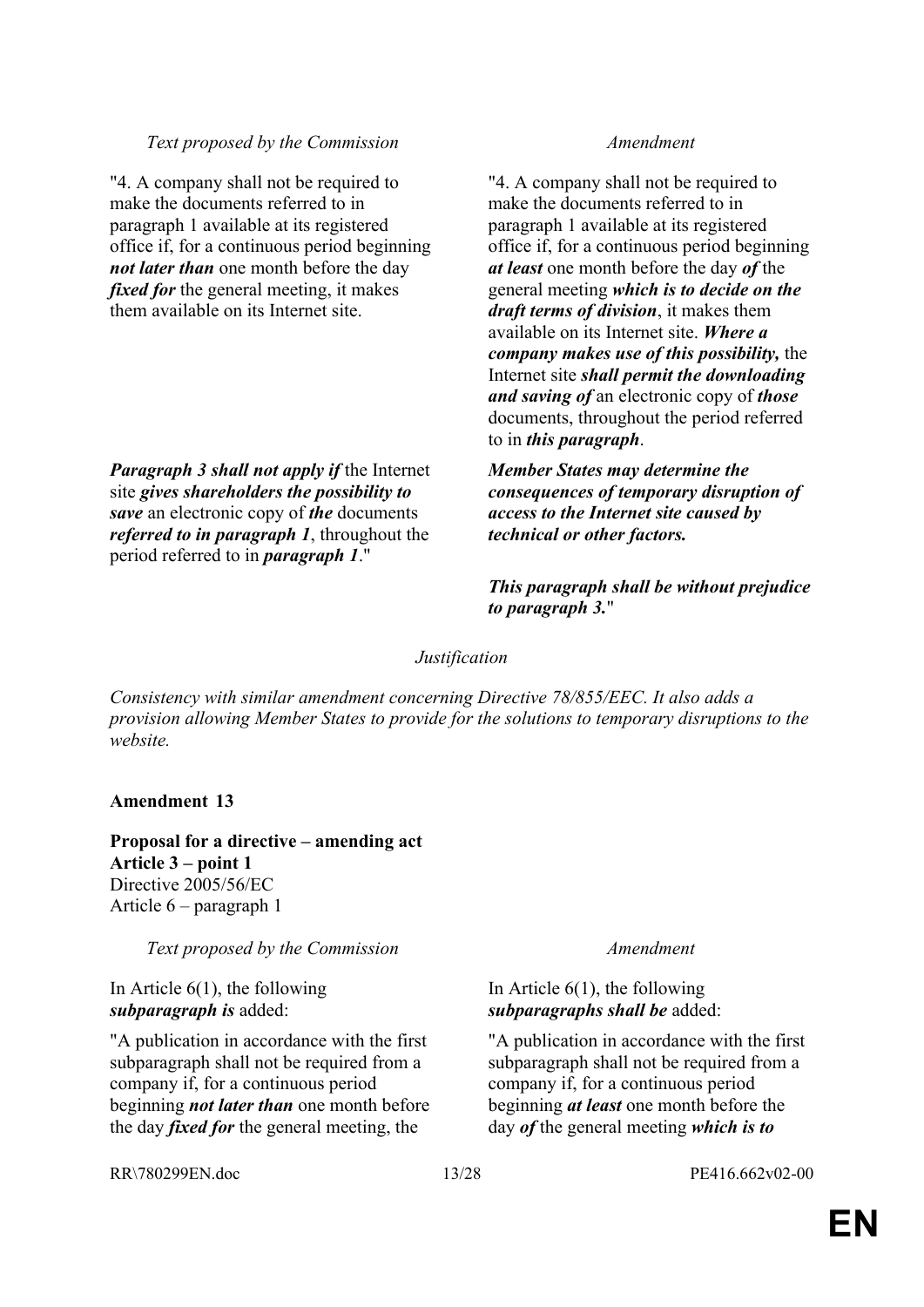company makes available the draft terms of merger on its *own or on any other* Internet site. Where a company makes use of this possibility it shall publish a reference that gives access to that Internet site on the central electronic platform referred to in Article 3 (4) of Directive 68/151/EEC. The reference shall include the date of the publication of the draft terms of merger on the Internet site."

*decide on the common draft terms of cross-border merger*, the company makes available the *common* draft terms of *such*  merger on its *own* Internet site *in full or by way of reference or hyperlink or, if it has no Internet site of its own, on any other Internet site.* Where a company makes use of this possibility it shall publish a reference that gives access to that Internet site on the central electronic platform referred to in Article 3 (4) of Directive 68/151/EEC. The reference shall include the date of the publication of the *common* draft terms of *cross-border* merger on the Internet site.

*Member States may however require that common draft terms of cross-border merger and/or of a reference giving access to the Internet site be published in any other form of publication existing in the Member States, provided that it is well defined and based on objective conditions, particularly in the interests of legal certainty and information security and having regard to the availability of access to the Internet and Member States' practice.*

*Member States may determine the consequences of temporary disruption of access to the Internet site and temporary disruption of the central electronic platform, caused by technical or other factors.*

*Access to the Internet site via the central electronic platform shall be free of charge.*"

### **Amendment 14**

**Proposal for a directive – amending act Article 3 – point 2** Directive 2005/56/EEC Article 15 – paragraph 2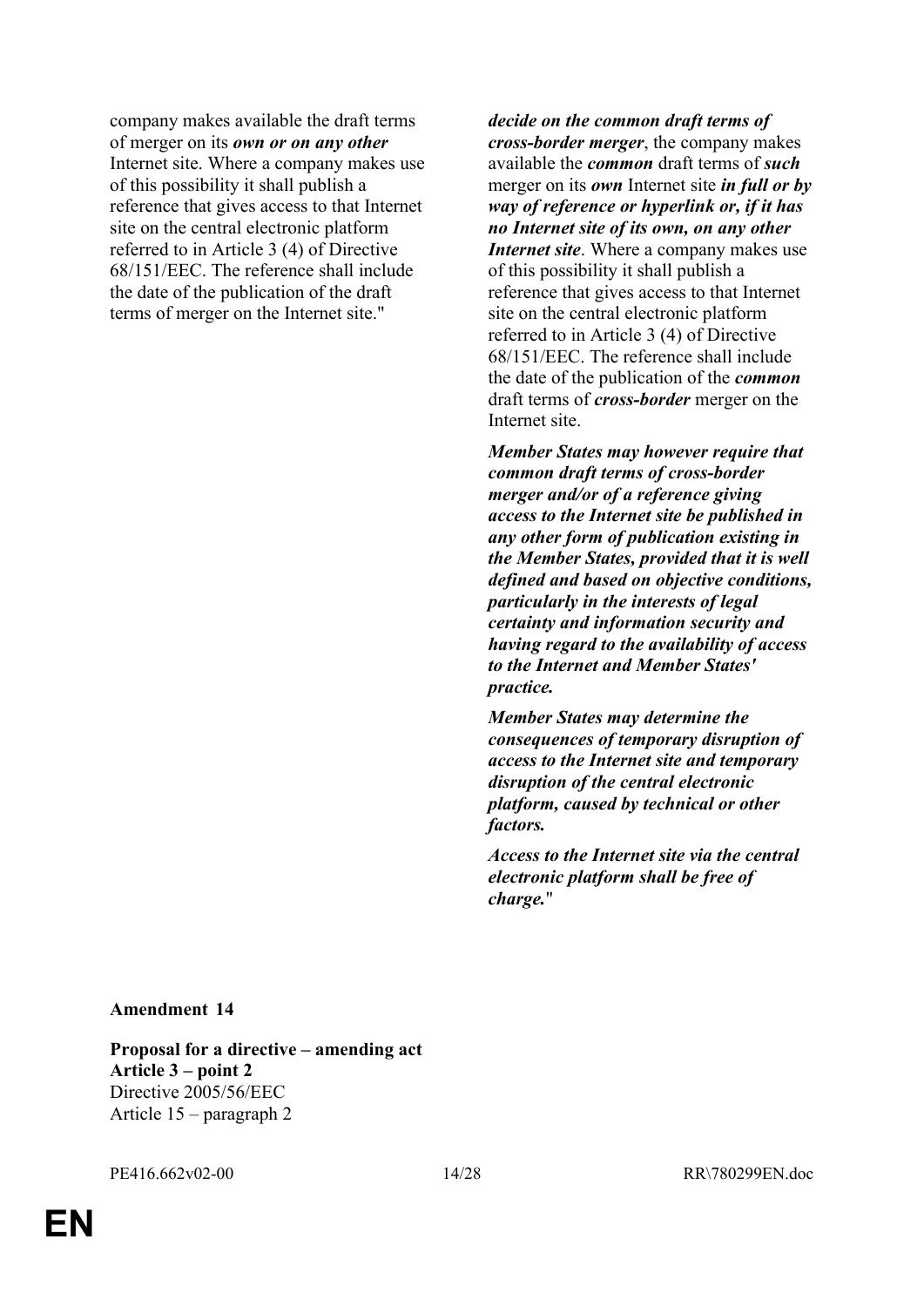*Text proposed by the Commission Amendment*

*2. In Article 15, paragraph 2 is replaced by the following:*

*"2. Where a cross-border merger by acquisition is carried out by a company which holds 90 % or more but not all of the shares and other securities conferring the right to vote at general meetings of the company or companies being acquired, reports by an independent expert or experts and the documents necessary for scrutiny shall be required only to the extent that the national law governing either the acquiring company or the company being acquired so requires, in accordance with Directive 78/855/EEC."*

# *Justification*

*deleted*

*The only change compared to Directive 2005/56/EC is adding "in accordance with Directive 78/855/EEC". This addition is not necessary and creates confusion. It is clear that national law sets the requirement and that this is done in accordance with provisions of the Directive.*

#### **Amendment 15**

**Proposal for a directive – amending act Article 4 a (new)**

*Text proposed by the Commission Amendment*

*Article 4a*

#### *Review clause*

*Five years after the date laid down in Article 5(1), the Commission shall review the functioning of this Directive, and in particular its effects on the reduction of administrative burdens on companies, in the light of experience acquired in its application, and shall present a report to the European Parliament and the Council, accompanied, if necessary, by proposals for its further amendment.*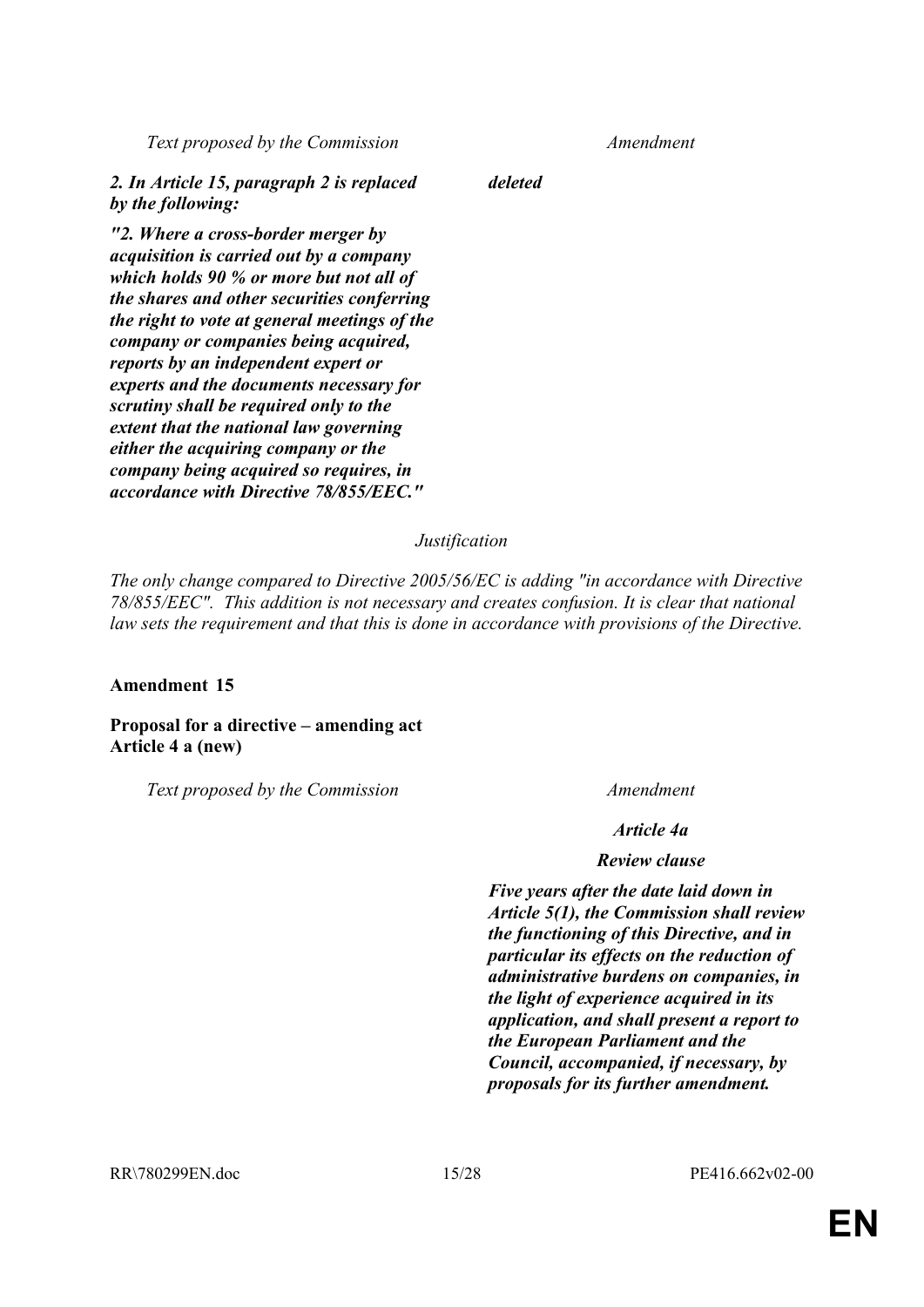# *Justification*

*The Commission indicated in the Impact Assessment that five years after the transposition of the amendments the effect of the measures should be evaluated. This monitoring and evaluation commitment should be reflected in the text.*

### **Amendment 16**

# **Proposal for a directive – amending act Article 5 – paragraph 1 – subparagraph 1**

*Text proposed by the Commission Amendment*

1. Member States shall bring into force the laws, regulations and administrative provisions necessary to comply with this Directive by *30 June 2011* at the latest. They shall forthwith communicate to the Commission the text of those provisions and a correlation table between those provisions and this Directive.

1. Member States shall bring into force the laws, regulations and administrative provisions necessary to comply with this Directive by *30 June 2013* at the latest. They shall forthwith communicate to the Commission the text of those provisions and a correlation table between those provisions and this Directive.

#### *Justification*

*It is necessary that sufficient time is allowed between the central electronic platform is successfully established and becomes a mandatory tool under the pending proposal to amend Article 3(4) of the 1 CLD and the implementation of the obligation to publish a link and a reference.*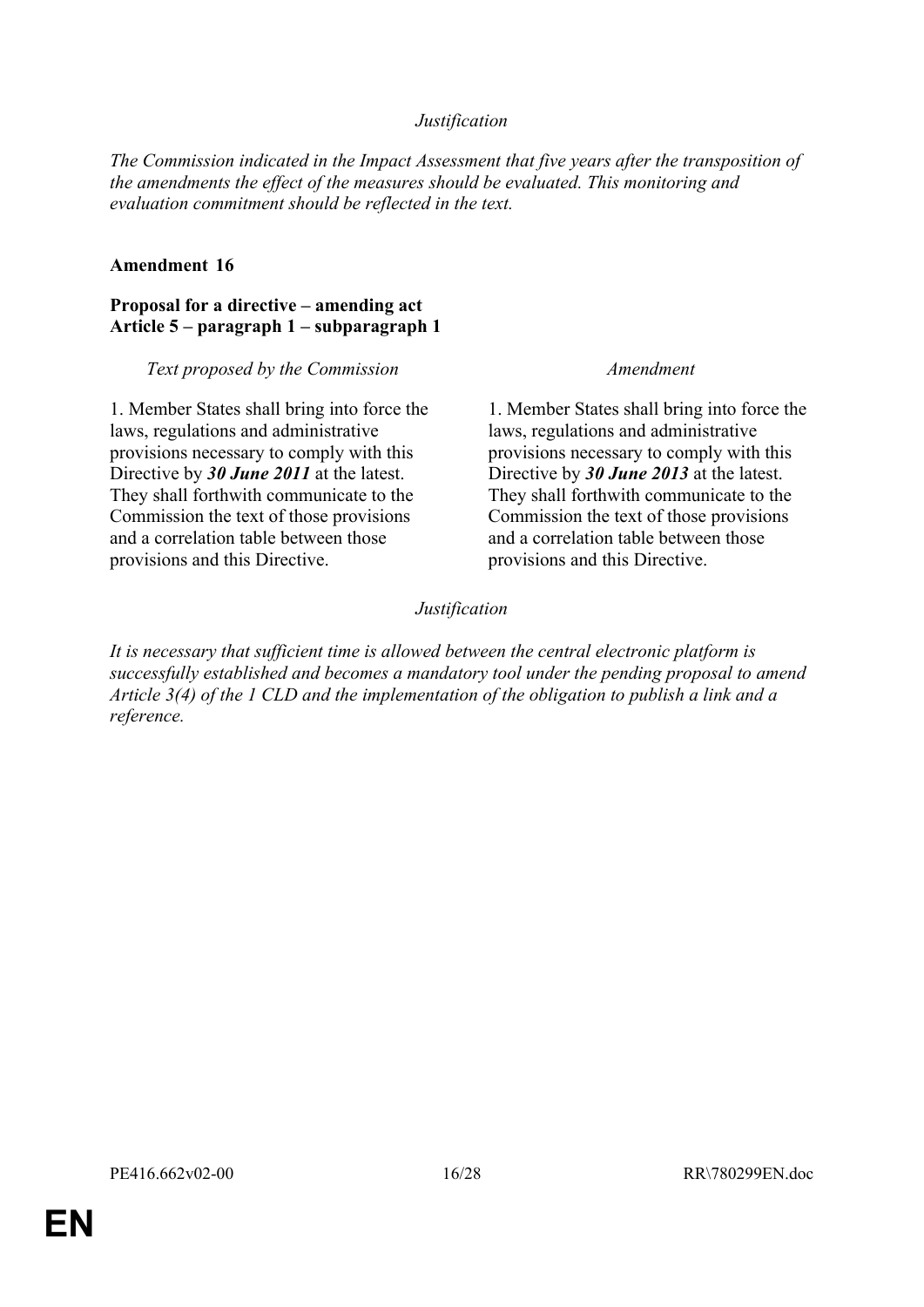# <span id="page-16-0"></span>**EXPLANATORY STATEMENT**

# **The proposal**

The objective of the Commission proposal is to contribute to enhancing the competitiveness of EU companies by reducing administrative burdens imposed under Company Law Directives ("CLD") where this can be done without major negative impact on other stakeholders. The proposal focuses on the 3rd and 6th CLD (respectively, Council Directives 78/855/EEC and 82/891/EEC) concerning domestic mergers and divisions of public limited liability companies. In addition, the Commission proposed to align Directive 2005/56/EC concerning cross-border mergers with changes made to the domestic merger regime. Furthermore, some amendments are proposed to the 2nd CLD (Council Directive 77/91/EC).

The 3rd and 6th CLD currently contain a number of detailed reporting requirements that companies involved in a merger or a division have to comply with and which impose considerable costs on them. In certain situations, those requirements are doubled by requirements set out in 2nd CLD. The means provided for in the Directives to inform shareholders were designed 30 years and do not take into account technological possibilities offered today. This leads to unnecessary costs for the companies. Finally, changes in other Directives during last years and in particular amendments made to the 2nd CLD in the area of creditor protection have lead to certain inconsistencies between different Directives.

# **General observations**

Your rapporteur welcomes the Commission proposal and supports the general objective of reducing the administrative burden imposed on the companies. However, the rapporteur sees also the need to ensure that in the implementation process the various options designed for this purpose are effectively used in order to give effect to the reduction of the administrative burden and to use the potential of the simplification of the requirements to its full extent. It should be observed that the effective reduction of burdens will depend on the implementation and on the choices of options made by the Member States, companies and shareholders themselves. The rapporteur is also of the opinion that a careful balance should be stroked between the possible gains for the companies and the protection of other stakeholders, in particular the shareholders. This is particularly important in the whole context of the recent amendments made to CLD, which are characterised by punctual approach, fragmentary treatment and frequent amendments. This means that there is no time to evaluate the effects of changes made to the Directives, given their frequency and transposition deadlines.

# **Specific considerations**

1. Legal basis

The legal basis for the proposal should be Article 44(2)(g) TEC, as indicated in the Commission explanatory memorandum to the proposal.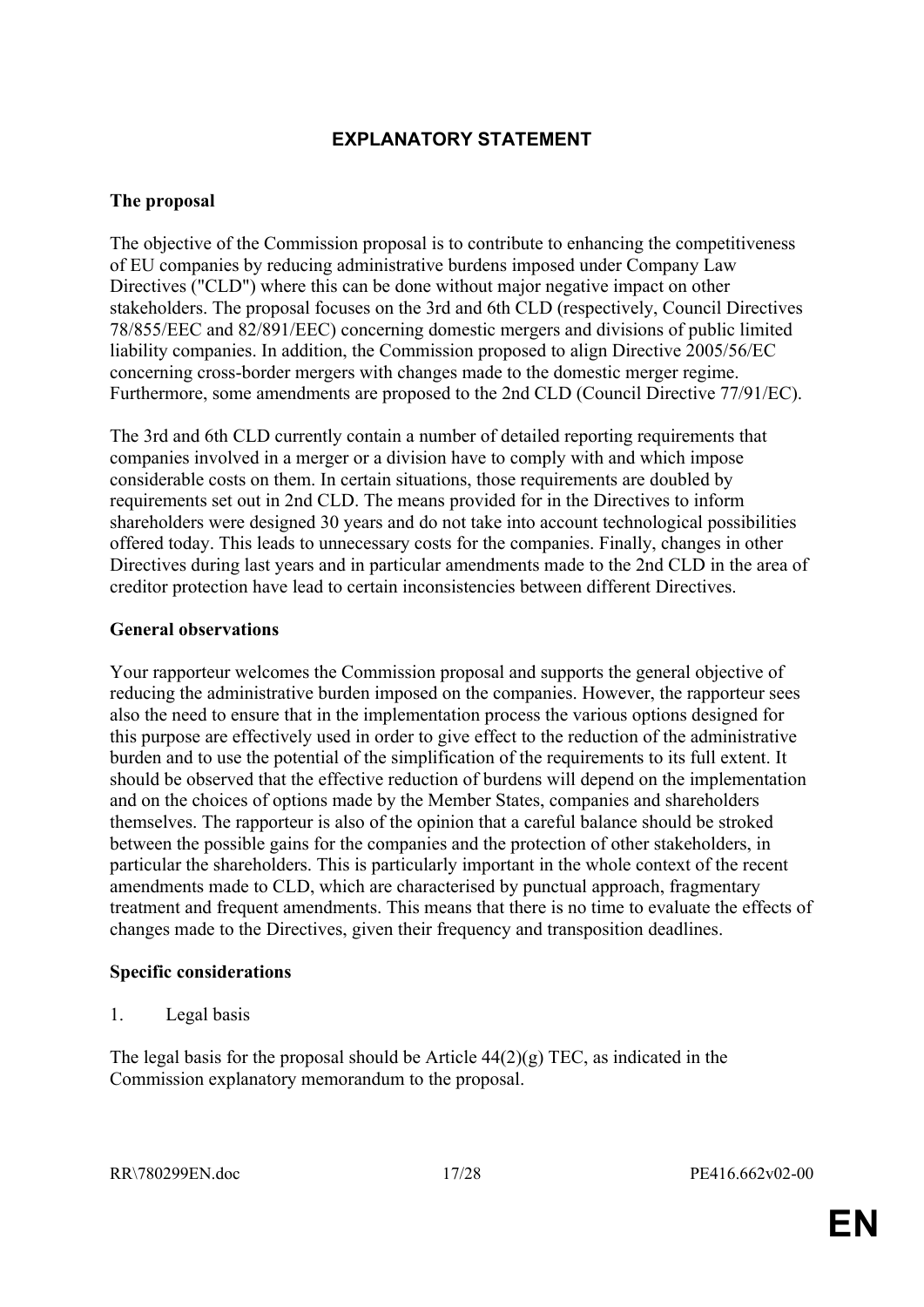# 2. Simplification and alignment

The rapporteur supports the efforts to align, to the extent possible, provisions of Directives amended by the current proposal.

This considers in particular:

- consistent amendment of the 3rd CLD and the 6th CLD when it refers to the possibility of a unanimous waiver of the obligation to draw up the management report concerning the draft terms of merger by the shareholders and holders of other securities giving right to vote;

- alignment of the provisions of Directive 2005/56/EC with the recent changes to the 3rd and 6th CLD concerning the disclosure of the draft terms of mergers is welcomed;

- elimination of duplication of requirements for experts' reports under the 6th and 2nd CLD;

adaptation of provisions of the 3rd and 6th CLD to 2nd CLD with respect to creditors protection.

# 3. Publication

The rapporteur agrees with the consistent introduction of an alternative to the publication mechanism of the 1st Directive (Council Directive 68/151/EEC) in the 3rd, 6th and 10th Directives. This alternative should be however limited to the companies own website. It seems a natural and obvious place for the shareholder and/or creditor to look at the company's website in search of documents and information concerning it. It should be emphasized that this possibility combined with the obligation to publish on the central electronic platform a reference and a link will only provide a viable reduction of publication requirement if the central electronic platform will successfully become a mandatory tool as a result of the pending Commission proposal to amend Article 3(4) of the 1st CLD (COM(2008)33). The outcome of this proposal is still unknown.

In this context the concerns about the implementation deadlines of the Directive under the current proposal and of the amendment of Article 3(4) of the 1st CLD should also be stressed. It is necessary that sufficient time is allowed between the central electronic platform is established and the implementation of the obligation to publish a link and a reference. Nevertheless, the rapporteur supports the introduction of that publishing obligation, which ensures transparency. It should also ensure certainty as to the date of publication (i.e., the date of the website publication) which would also have to be provided on the central electronic platform.

# 4. Access to documents

Many provisions of the 3rd and 6th CLD were designed to protect the rights of shareholders. Any reduction in obligations for companies should therefore take into account the interest of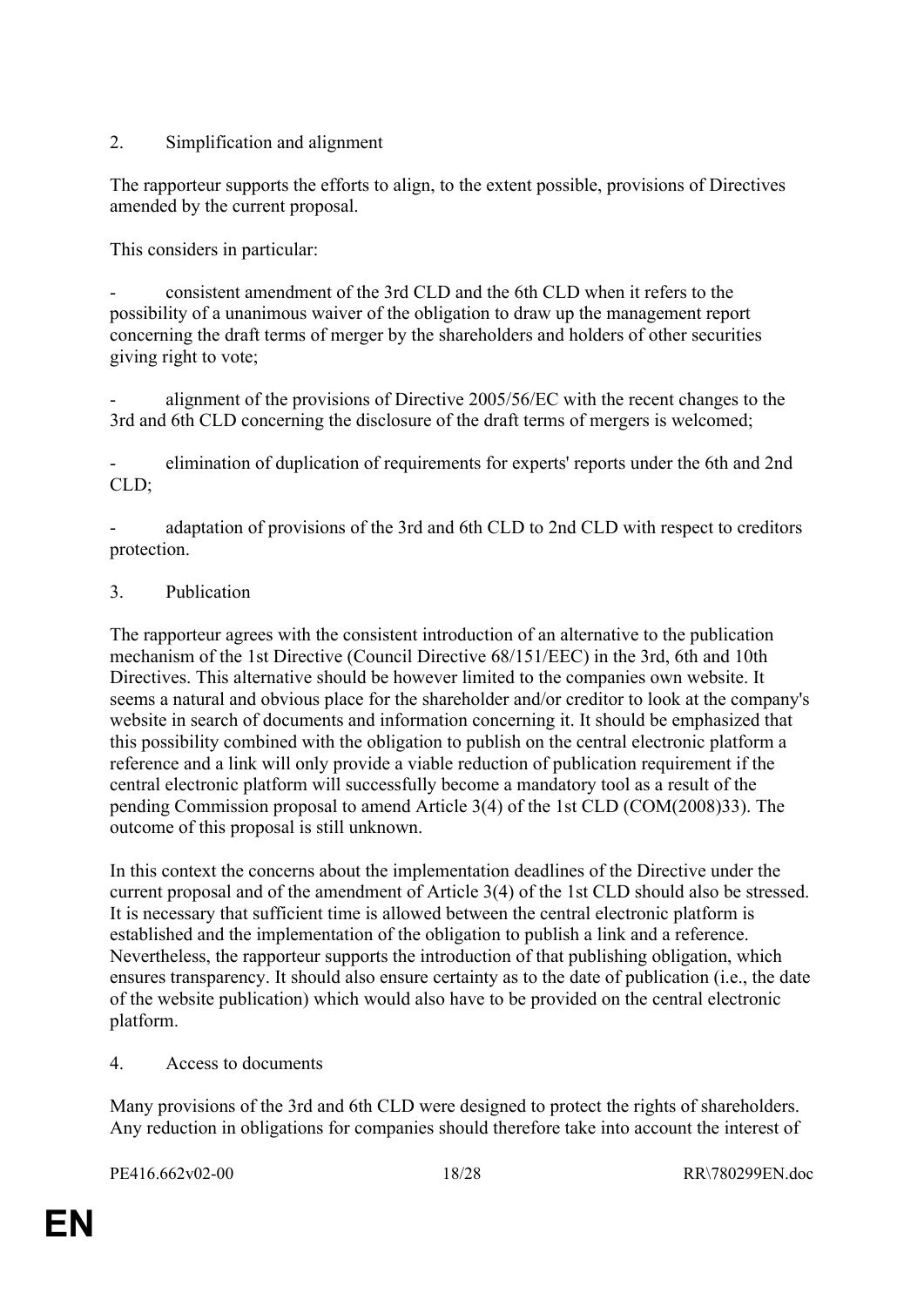the shareholders in obtaining information. When the question is asked about the means to inform shareholders the accessibility for shareholders and possible access costs should be considered. For this reason your rapporteur believes that the reduction of costs by the companies by making documents accessible on-line should be combined with the protection of the interest of shareholders to obtain documents in the preferred form on their request.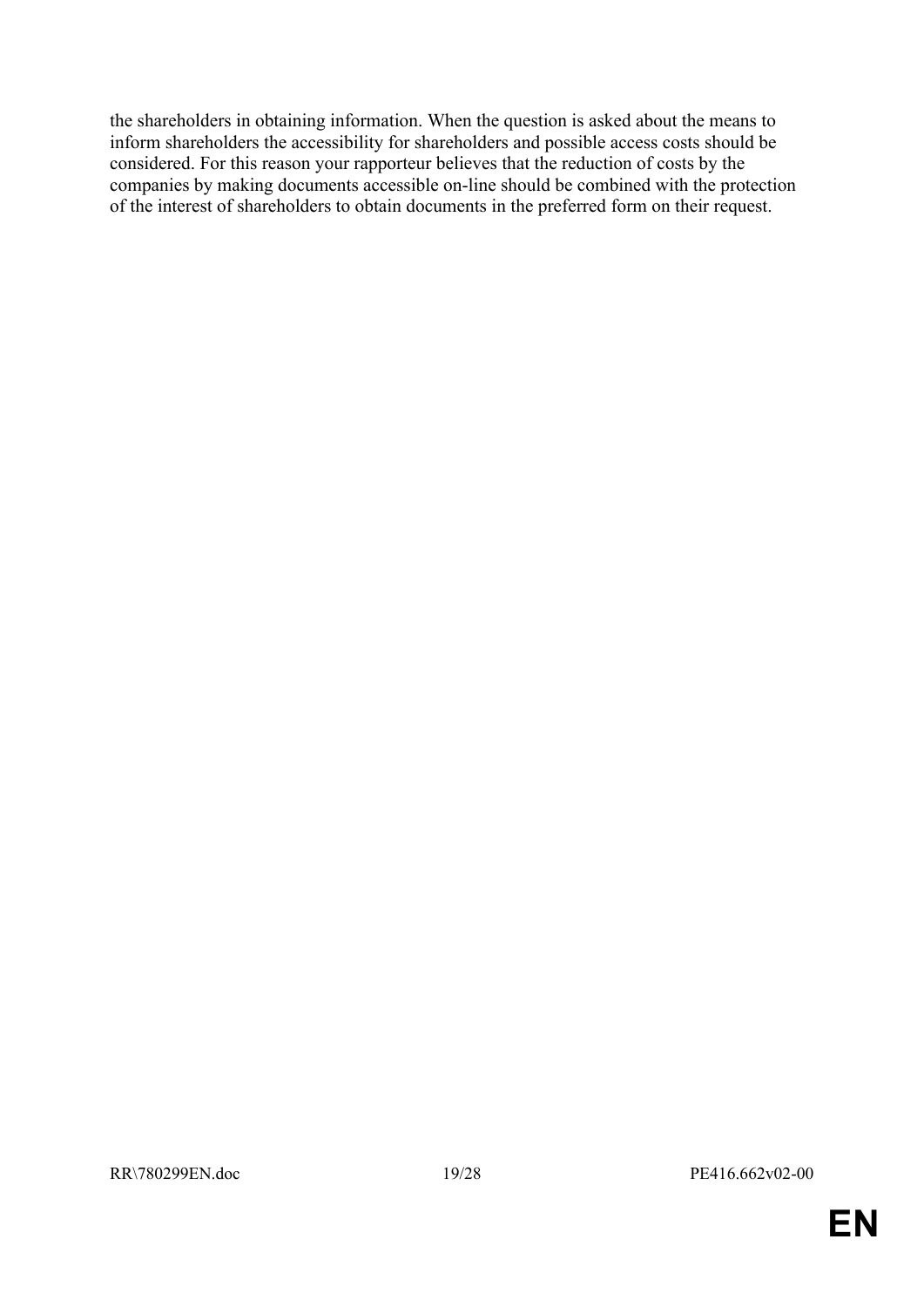11.3.2009

# <span id="page-19-0"></span>**OPINION OF THE COMMITTEE ON ECONOMIC AND MONETARY AFFAIRS**

for the Committee on Legal Affairs

on the proposal for a directive of the European Parliament and of the Council amending Council Directives 77/91/EEC, 78/855/EEC and 82/891/EEC and Directive 2005/56/EC as regards reporting and documentation requirements in the case of merger and divisions  $(COM(2008)0576 - C6-0330/2008 - 2008/0182(COD))$ 

Rapporteur: Gay Mitchell

# **SHORT JUSTIFICATION**

The rapporteur welcomes the proposal from the Commission for a directive to simplify reporting requirements for mergers and divisions of certain European businesses. Such initiatives which aim at reducing undue administrative burdens to European businesses are particularly well-received in the context of the current market conditions, when European firms' efficiency and global competitiveness are of particular importance.

Although the solutions proposed by the Commission in this directive do not constitute a major legislative overhaul, they do represent small steps in the right direction. In fact, the rapporteur is particularly pleased to see that the proposal takes into account the Parliament's sentiment expressed in a resolution adopted on 21 May 2008, which contained a preference in principle for limited-scope, concrete simplification measures instead of a total or partial repeal of the EU company law directives<sup>1</sup>.

The resolution from 21 May 2008 also highlighted the importance of duly taking into account the interest of all stakeholders. The measures proposed by the Commission are also looked upon favourably in this context, because the impact assessment and the subsequent legislative solutions focus on reducing the administrative burden while protecting stakeholders' interests. Therefore, the proposed directive is in line with the greater simplification exercise undertaken by the Commission and supported by the Parliament.

The rapporteur also recognizes that mergers and divisions involving parent and their subsidiary companies are particular cases of these business operations where the reporting burden could and should be lessened throughout the EU. Hence, the rapporteur supports

<sup>1</sup> "Simplified business environment for companies in the areas of company law, accounting and auditing" (2007/2254(INI)).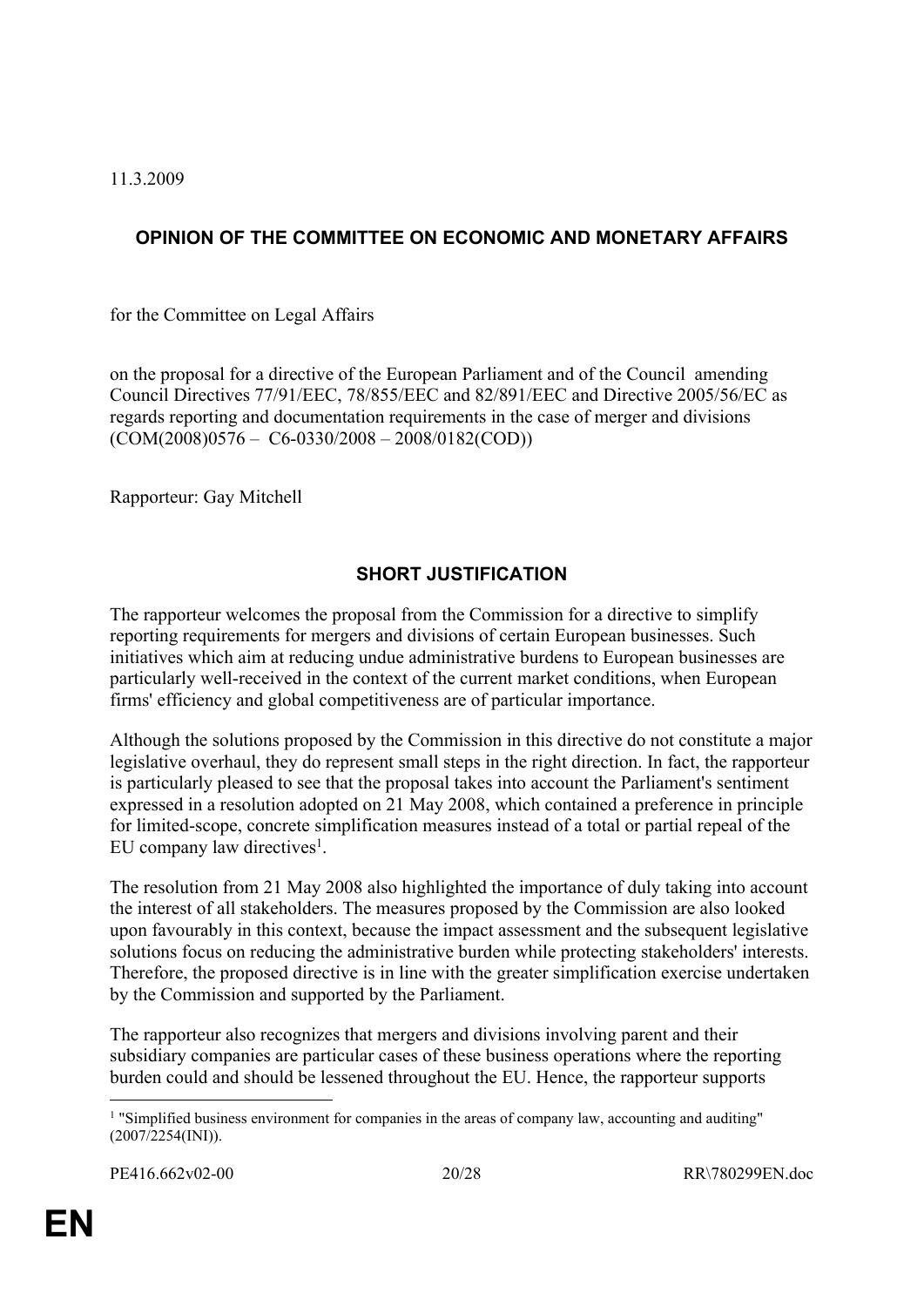transforming the current Member States' option to grant exceptions from certain administrative obligations in parent-subsidiary mergers and divisions into an EU-wide requirement.

Similarly, the "double reporting" requirement arising from firms' compliance both with the Third and Sixth Directives<sup>1</sup> and with the Second Directive<sup>2</sup> seems an excessive administrative burden. Hence, allowing the Member States to repeal it constitutes a positive development.

The rapporteur also endorses adjusting the current reporting rules in order to allow European businesses to utilize modern information technology for reporting purposes. We live in an ever more technologically savvy Community and its laws should reflect this shift. The employment of these new tools will not only cut businesses' administrative costs but is also environment-friendly.

It should be noted that the rapporteur appreciates the comprehensiveness of the impact assessment on this topic. Despite containing a few far-fetched approximations that shall necessarily cause quantitative inaccuracies, the document provides an apt qualitative justification for the legislative solutions proposed by the Commission. The rapporteur hopes that the Commission will maintain this high standard of analysis and improve data accuracy where possible for all future simplification proposals.

# **AMENDMENTS**

The Committee on Economic and Monetary Affairs calls on the Committee on Legal Affairs, as the committee responsible, to incorporate the following amendments in its report:

# **Amendment 1**

**Proposal for a directive – amending act Article 1 – point 2** Directive 78/855/EEC Article 6 – paragraph 2

# *Text proposed by the Commission Amendment*

Such publication shall not be required from a company if, for a continuous period beginning not later than one month before the day fixed for the general meeting, it makes available the draft terms of merger on its own or on any other Internet site. Where a company makes use of this possibility it shall publish a reference that gives access to that Internet site on the central electronic platform referred to in Article 3(4) of Directive 68/151/EEC. That

Such publication shall not be required from a company if, for a continuous period beginning not later than one month before the day fixed for the general meeting, it makes available the draft terms of merger on its own *Internet site in full or by way of reference or hyperlink* or*, if it has no <i>Internet site of its own*, on any other Internet site . Where a company makes use of this possibility it shall publish a reference that gives access to that Internet

<sup>1</sup> Council Directives 78/855/EEC and 82/891/EEC, respectively.

<sup>2</sup> Council Directive 77/91/EEC.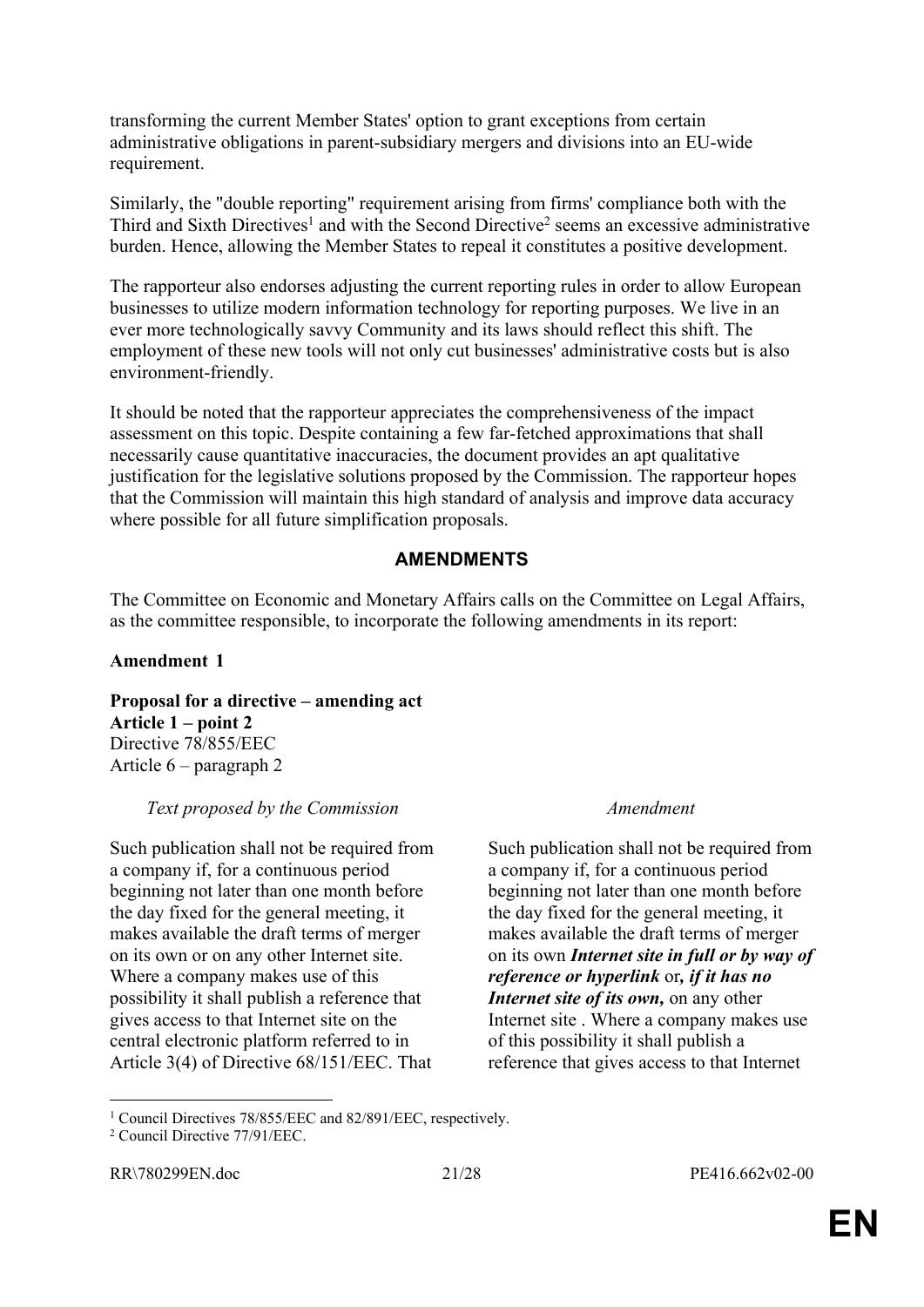reference shall include the date of the publication of the draft terms of merger on the Internet site.

site**,** on the central electronic platform referred to in Article 3(4) of Directive 68/151/EEC. That reference shall include the date of the publication of the draft terms of merger on the Internet site. *Member States may make provision for the temporary disruption, due to a technical or other reason, of access to the Internet site where the information is posted or to the central electronic platform.*

*Justification*

*Member States should be encouraged to take provisions that clarify to what extent a technical disruption of services on the internet site where information is made accessible can be interpreted as negligent behaviour that would be against reporting and documentation requirements.*

*If a company has its own Internet site, failure to publish the information on it could lead to shareholder misunderstanding or disinformation.*

**Amendment 2**

**Proposal for a directive – amending act Article 1 – point 5 – point b** Directive 78/855/EEC Article 11 – paragraph 3 – subparagraph 2

*Text proposed by the Commission Amendment*

Where a shareholder has consented to the use, by the company, of electronic means for conveying information, copies may be provided by electronic mail.

*Without prejudice to the provisions of subparagraph 1,* where a shareholder has consented to the use, by the company, of electronic means for conveying information, copies may be provided by electronic mail.

*Justification*

*To prevent shareholders thinking that they can no longer request a paper copy, since this would involve shifting the company's responsibilities onto the shareholders.* 

**Amendment 3**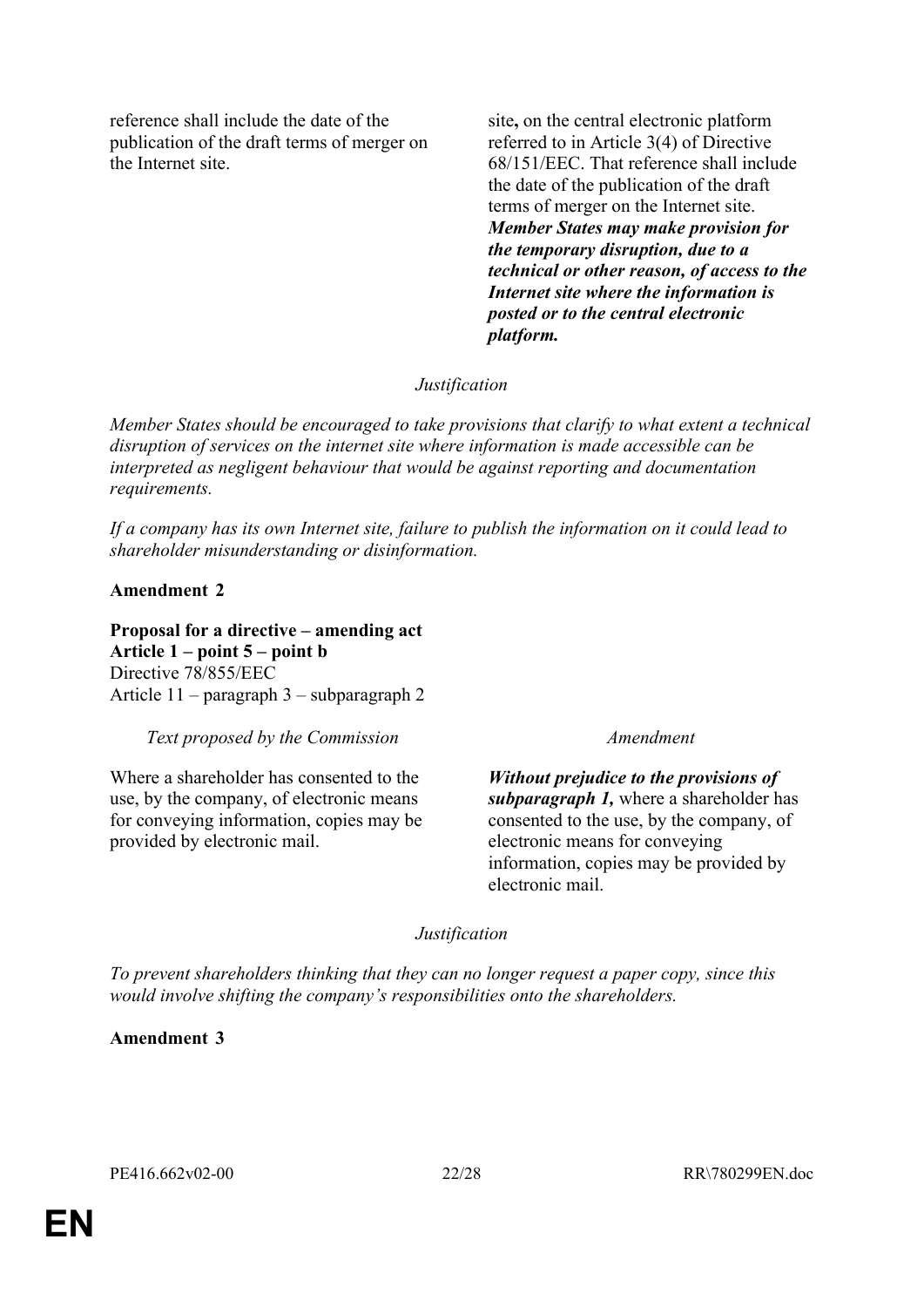#### **Proposal for a directive – amending act Article 1 – point 5 – point c**

Directive 78/855/EEC Article 11 – paragraph 4 – subparagraph 2

### *Text proposed by the Commission Amendment*

Paragraph 3 shall not apply if the Internet site gives shareholders the possibility to save an electronic copy of the documents referred to in paragraph 1, throughout the period referred to in paragraph 1.

Paragraph 3 shall not apply if the Internet site gives shareholders the possibility to save an electronic copy of the documents referred to in paragraph 1, throughout the period referred to in paragraph 1. *Member States may make provision for the temporary disruption, due to a technical or other reason, of access to the Internet site where the information is posted or the central electronic platform.*

### *Justification*

*Member States should be encouraged to take provisions that clarify to what extent a technical disruption of services on the internet site where information is made accessible can be interpreted as negligent behaviour that would be against reporting and documentation requirements.*

### **Amendment 4**

**Proposal for a directive – amending act Article 2 – point 1** Directive 82/891/EEC Article 4 – paragraph 2

### *Text proposed by the Commission Amendment*

Such publication shall not be required from a company if, for a continuous period beginning not later than one month before the day fixed for the general meeting, it makes available the draft terms of division on its own or on any other Internet site. Where a company makes use of this possibility it shall publish a reference that gives access to that Internet site on the central electronic platform referred to in Article 3 (4) of Directive 68/151/EEC. That reference shall include the date of the publication of the draft terms of division on the Internet site.

Such publication shall not be required from a company if, for a continuous period beginning not later than one month before the day fixed for the general meeting, it makes available the draft terms of division on its own *Internet site in full or by way of reference or hyperlink* or*, if it has no <i>Internet site of its own*, on any other Internet site . Where a company makes use of this possibility it shall publish a reference that gives access to that Internet site on the central electronic platform referred to in Article 3 (4) of Directive 68/151/EEC. That reference shall include

RR\780299EN.doc 23/28 PE416.662v02-00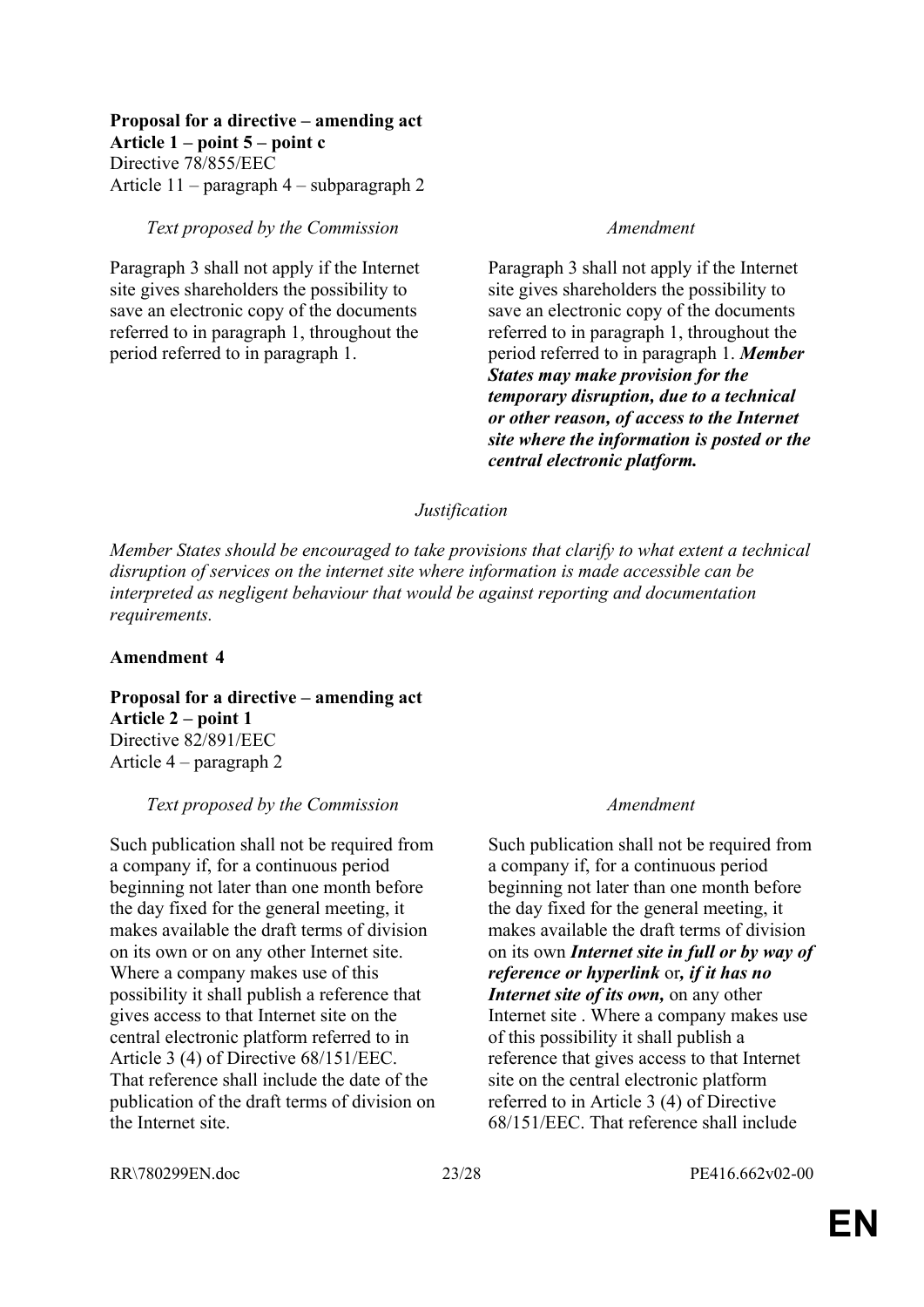the date of the publication of the draft terms of division on the Internet site. *Member States may make provision for the temporary disruption, due to a technical or other reason, of access to the Internet site where the information is posted or the central electronic platform.*

### *Justification*

*Member States should be encouraged to take provisions that clarify to what extent a technical disruption of services on the internet site where information is made accessible can be interpreted as negligent behaviour that would be against reporting and documentation requirements.*

*If a company has its own Internet site, failure to publish the information on it could lead to shareholder misunderstanding or disinformation.*

# **Amendment 5**

**Proposal for a directive – amending act Article 2 – point 5 – point b** Directive 82/891/EEC Article 9 – paragraph 3 – subparagraph 2

*Text proposed by the Commission Amendment*

Where a shareholder has consented to the use, by the company, of electronic means for conveying information, copies may be provided by electronic mail.

*Without prejudice to the provisions of subparagraph 1,* where a shareholder has consented to the use, by the company, of electronic means for conveying information, copies may be provided by electronic mail.

### *Justification*

*To prevent shareholders thinking that they can no longer request a paper copy, since this would involve shifting the company's responsibilities onto the shareholders.*

### **Amendment 6**

**Proposal for a directive – amending act Article 2 – point 5 – point c** Directive 82/891/EEC Article 9 – paragraph 4 – subparagraph 2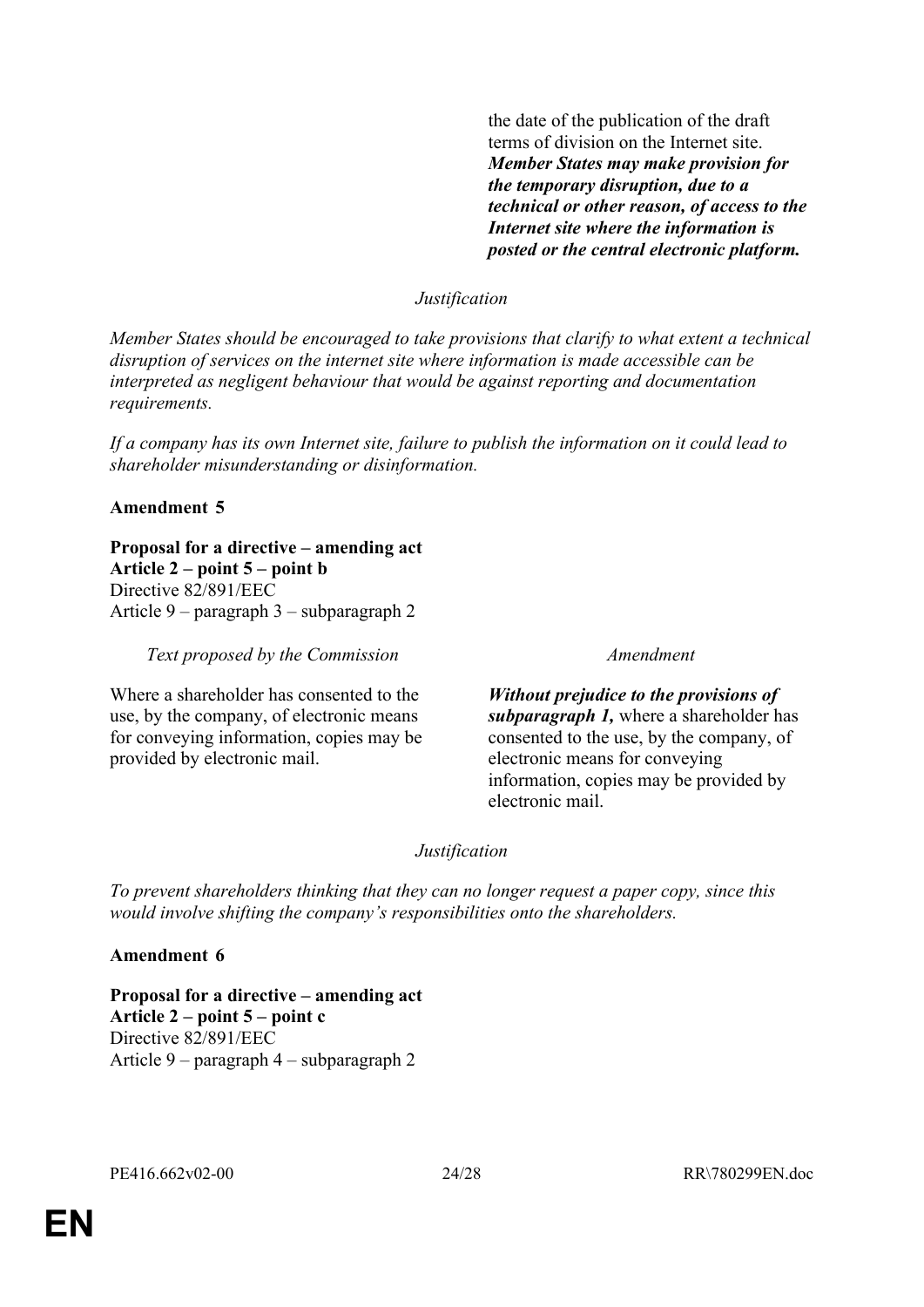### *Text proposed by the Commission Amendment*

Paragraph 3 shall not apply if the Internet site gives shareholders the possibility to save an electronic copy of the documents referred to in paragraph 1, throughout the period referred to in paragraph 1."

Paragraph 3 shall not apply if the Internet site gives shareholders the possibility to save an electronic copy of the documents referred to in paragraph 1, throughout the period referred to in paragraph 1. *Member States may make provision for the temporary disruption, due to a technical or other reason, of access to the Internet site where the information is posted or the central electronic platform.*

### *Justification*

*Member States should be encouraged to take provisions that clarify to what extent a technical disruption of services on the internet site where information is made accessible can be interpreted as negligent behaviour that would be against reporting and documentation requirements.*

#### **Amendment 7**

**Proposal for a directive – amending act Article 3 – point 1** Directive 2005/56/EC Article 6 – paragraph 1 – subparagraph 2

#### *Text proposed by the Commission Amendment*

A publication in accordance with the first subparagraph shall not be required from a company if, for a continuous period beginning not later than one month before the day fixed for the general meeting, the company makes available the draft terms of merger on its own or on any other Internet site. Where a company makes use of this possibility it shall publish a reference that gives access to that Internet site on the central electronic platform referred to in Article 3(4) of Directive 68/151/EEC. The reference shall include the date of the publication of the draft terms of merger on the Internet site."

A publication in accordance with the first subparagraph shall not be required from a company if, for a continuous period beginning not later than one month before the day fixed for the general meeting, the company makes available the draft terms of merger on its own *Internet site in full or by way of reference or hyperlink* or*, if it has no Internet site of its own,* or on any other Internet site . Where a company makes use of this possibility it shall publish a reference that gives access to that Internet site on the central electronic platform referred to in Article 3(4) of Directive 68/151/EEC. The reference shall include the date of the publication of the draft terms of merger on the Internet site. *Member States may make provision for* 

RR\780299EN.doc 25/28 PE416.662v02-00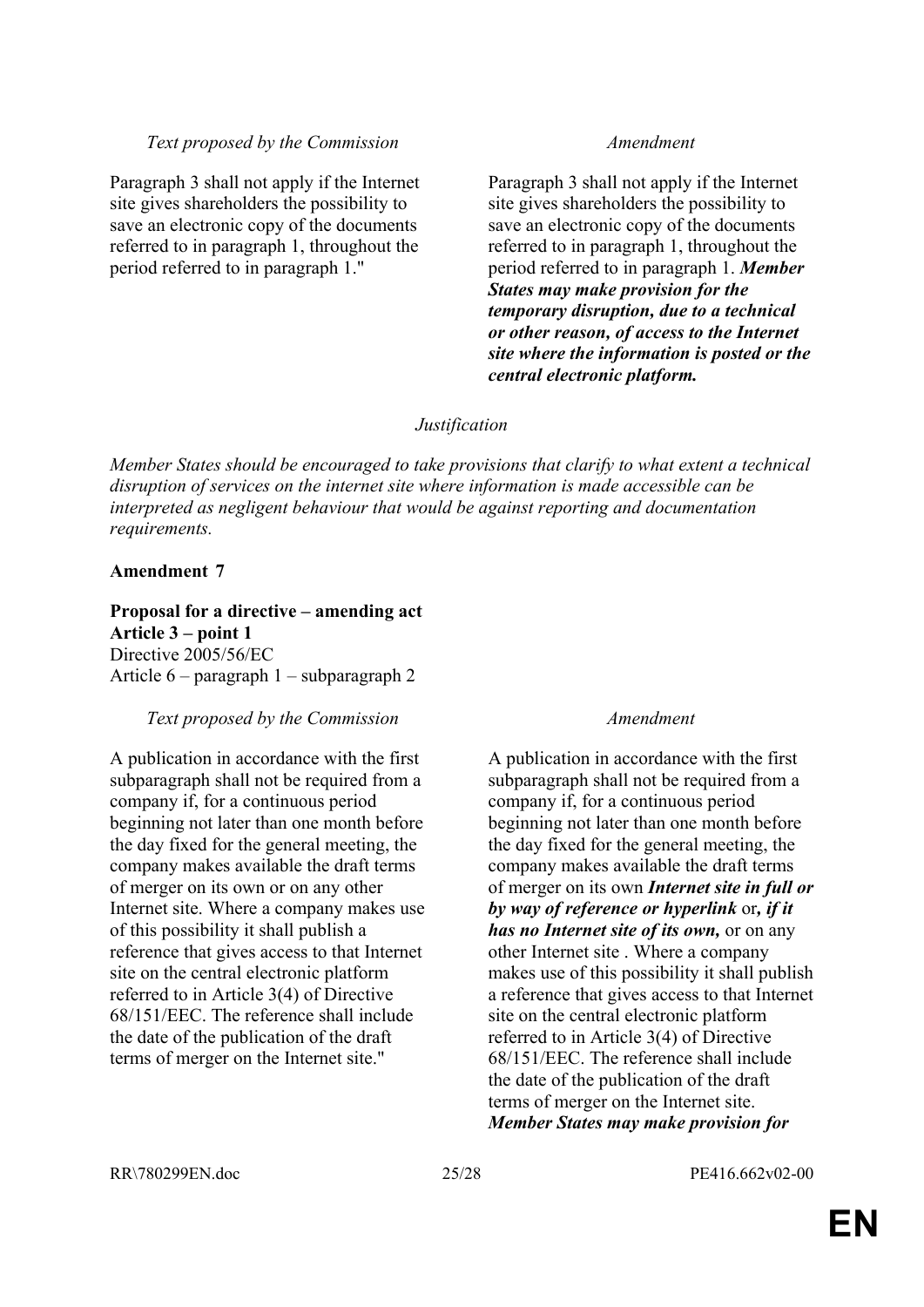*the temporary disruption, due to a technical or other reason, of access to the Internet site where the information is posted or the central electronic platform.*

# *Justification*

*Member States should be encouraged to take provisions that clarify to what extent a technical disruption of services on the internet site where information is made accessible can be interpreted as negligent behaviour that would be against reporting and documentation requirements.*

*If a company has its own Internet site, failure to publish the information on it could lead to shareholder misunderstanding or disinformation.*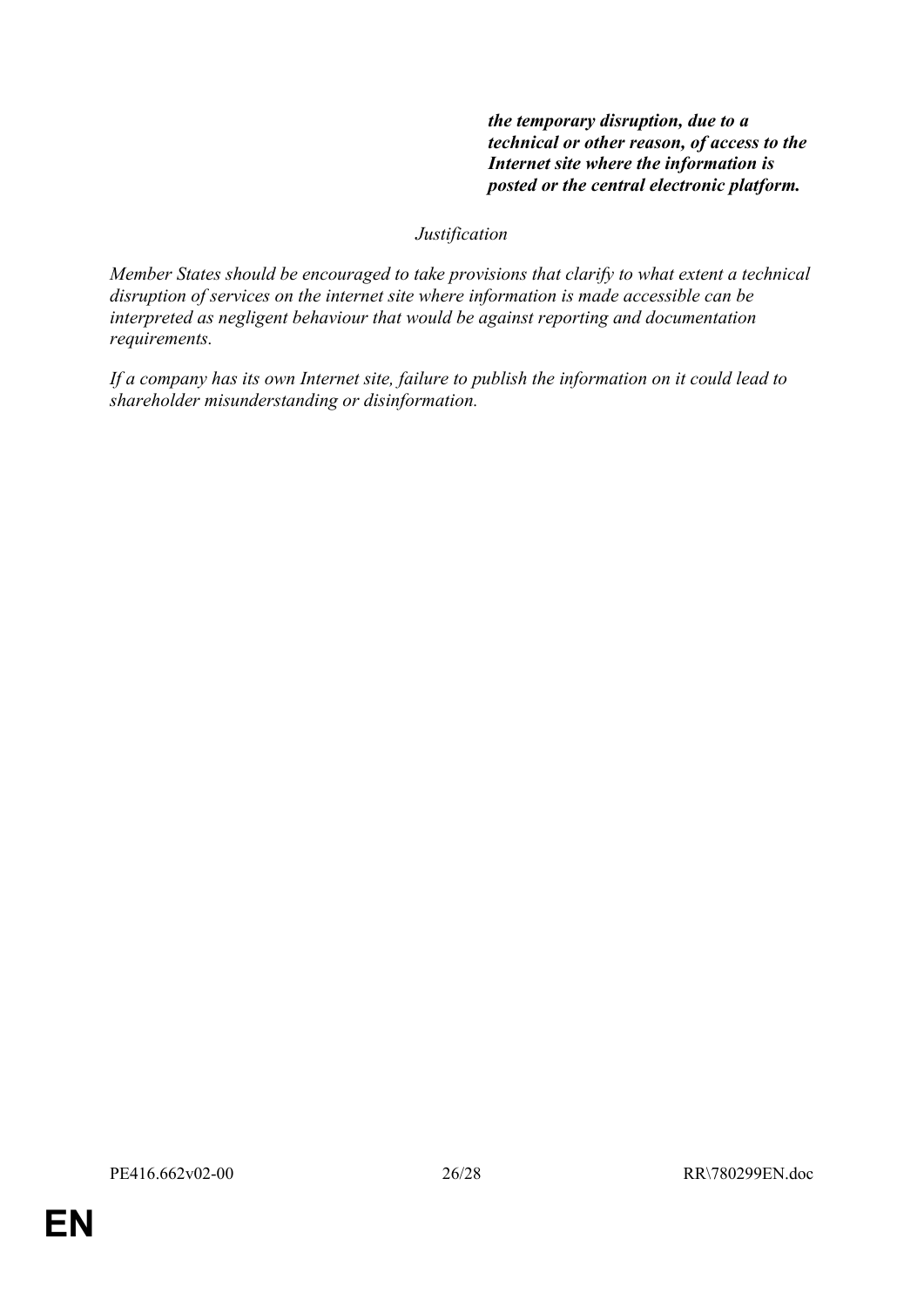| <b>Title</b>                                   | Reporting and documentation requirements in the case of merger and<br>divisions                                                                                                                                                                                                                                                                                                                                                                                                                                            |
|------------------------------------------------|----------------------------------------------------------------------------------------------------------------------------------------------------------------------------------------------------------------------------------------------------------------------------------------------------------------------------------------------------------------------------------------------------------------------------------------------------------------------------------------------------------------------------|
| <b>References</b>                              | $COM(2008)0576 - C6-0330/2008 - 2008/0182(COD)$                                                                                                                                                                                                                                                                                                                                                                                                                                                                            |
| <b>Committee responsible</b>                   | <b>JURI</b>                                                                                                                                                                                                                                                                                                                                                                                                                                                                                                                |
| <b>Opinion by</b><br>Date announced in plenary | <b>ECON</b><br>9.10.2008                                                                                                                                                                                                                                                                                                                                                                                                                                                                                                   |
| Rapporteur<br>Date appointed                   | Gay Mitchell<br>22.10.2008                                                                                                                                                                                                                                                                                                                                                                                                                                                                                                 |
| <b>Discussed in committee</b>                  | 20.1.2009<br>11.2.2009                                                                                                                                                                                                                                                                                                                                                                                                                                                                                                     |
| Date adopted                                   | 9.3.2009                                                                                                                                                                                                                                                                                                                                                                                                                                                                                                                   |
| <b>Result of final vote</b>                    | 30<br>$+$ :<br>0<br>Ξ.<br>0:                                                                                                                                                                                                                                                                                                                                                                                                                                                                                               |
| Members present for the final vote             | Paolo Bartolozzi, Zsolt László Becsey, Pervenche Berès, Sharon<br>Bowles, Udo Bullmann, Jonathan Evans, Elisa Ferreira, José Manuel<br>García-Margallo y Marfil, Jean-Paul Gauzès, Donata Gottardi, Benoît<br>Hamon, Gunnar Hökmark, Sophia in 't Veld, Othmar Karas, Wolf<br>Klinz, Kurt Joachim Lauk, Hans-Peter Martin, Gay Mitchell, Sirpa<br>Pietikäinen, John Purvis, Bernhard Rapkay, Eoin Ryan, Antolín<br>Sánchez Presedo, Olle Schmidt, Peter Skinner, Margarita Starkevičiūtė,<br>Ivo Strejček, Cornelis Visser |
| Substitute(s) present for the final vote       | Harald Ettl, Margaritis Schinas, Eva-Riitta Siitonen                                                                                                                                                                                                                                                                                                                                                                                                                                                                       |

# **PROCEDURE**